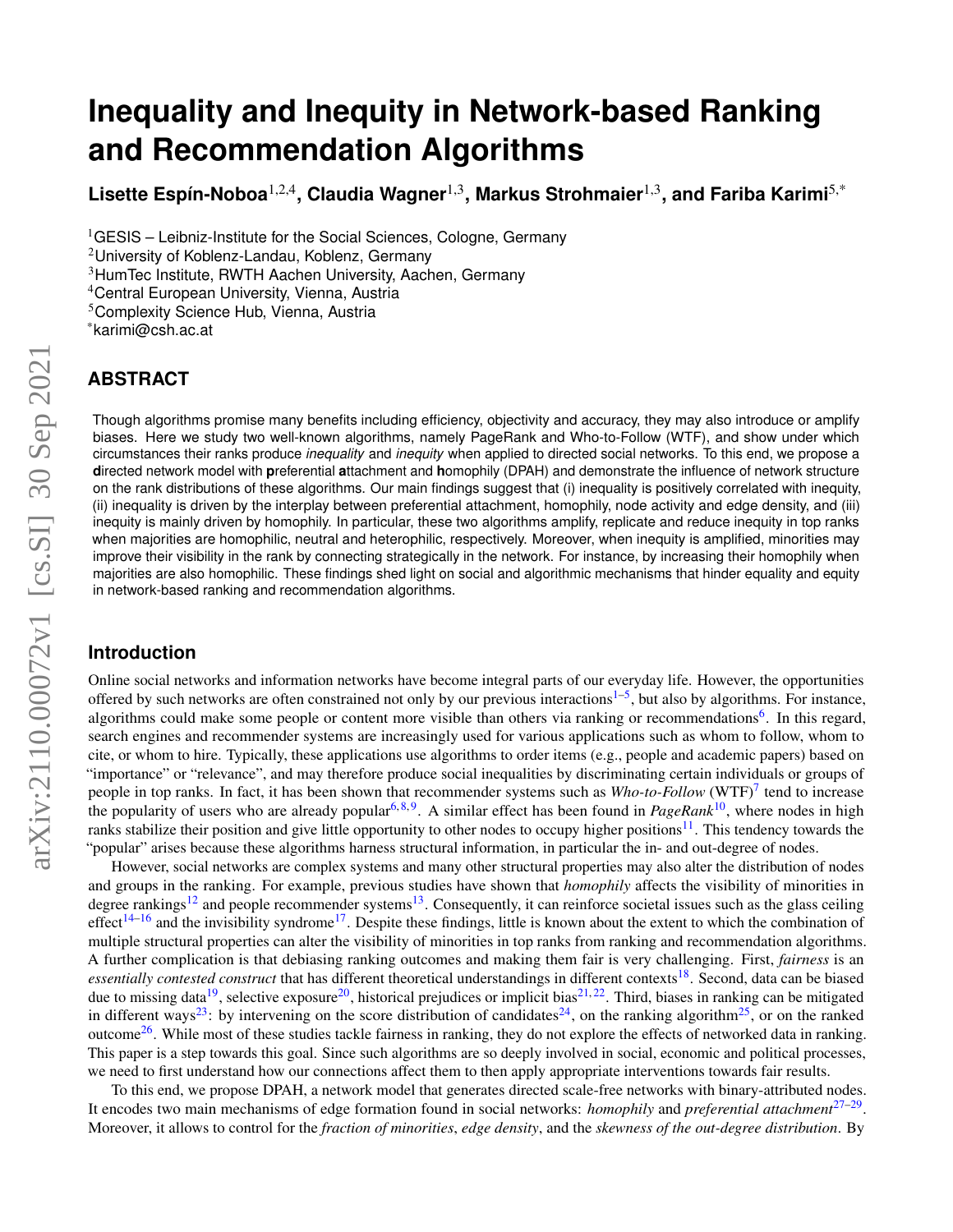using this model we systematically study how these structural properties of social networks impact the ranking of nodes in PageRank and WTF. In particular, we investigate two ranking issues, inequality and inequity, and show how they get affected by the ranking algorithm together with the type of network. We measure *inequality* by quantifying the skewness of the rank distribution of nodes that PageRank and WTF produce, and *inequity* as how well-represented the minorities are in the top of the rank compared to the proportion of minorities in the network. In this work we study both ranking issues and measure their correlation. Furthermore, we quantify them globally using the whole rank distribution, and locally within each top-k% rank. The goal is to identify both the overall inequality and inequity trend that these algorithms produce, and the tipping points where minorities start gaining visibility in the top of the rank.

As an example, consider the *directed networks* shown in Figure [1.](#page-9-0) Every column represents a network with two types of nodes, minority (orange) and majority (blue), and different levels of homophily within groups. Homophily *h*, is a parameter ranging from 0 to 1 and determines the tendency of two nodes of the same color to be connected. *hMM* and *hmm* represent homophily within majorities and minorities, respectively. When nodes are ranked using PageRank (second row), the position of the minorities in the rank varies *systematically*. For instance, when majorities are heterophilic (*hMM* = 0.2, columns a and b), minorities often appear at the top  $(+)$ . In contrast, when majorities are homophilic  $(h_{MM} = 0.8$ , columns d and e), minorities tend to appear at the tail of the rank (-). Next, we explain this systematic ranking behavior in top ranks by further varying the structure of the network.

## **Results**

#### **Inequality and inequity in ranking**

*Inequality* refers to the dispersion or distribution of *importance* among *individuals*. This importance is the ranking score assigned to every node by the algorithm. We compute the *Gini* coefficient of the rank distribution to measure how far the ranking scores of individuals deviate from a totally equal distribution. As shown in Figure [2,](#page-10-0) a very low Gini score (Gini  $< 0.3$ ) means that all individuals in the network (or in the top-k% for local inequality) are very similar with respect to their ranking scores. If the Gini score is extremely high (Gini  $\geq 0.6$ ), it means that only a few individuals capture most of the rank. In other words, the rank distribution is very skewed. Values in between  $(0.3 \leq Gini < 0.6)$  represent moderate skewed distributions. From our example in Figure [1,](#page-9-0) we see that PageRank on average generates moderate skewed ranking distributions for all the depicted networks (*Gini<sub>global</sub>*  $\approx$  0.5). However, for very small top-k%'s, the Gini is very low. This means that the top individuals possess very similar ranking scores.

*Inequity* refers to *group* fairness. In particular, it measures the error distance between the fraction of minorities in the top-k% and a given fair baseline (e.g., a diversity constraint or quota). This baseline may be adjusted depending on the context of the application<sup>[23,](#page-7-7) [30,](#page-7-13) [31](#page-7-14)</sup>. Here, a ranking is fair when its top-k% preserves the proportional representation of groups in the network (i.e., disparate impact fairness or realistic overview<sup>[32](#page-7-15)</sup>). Therefore, the error represents the local inequity per top-k%, and *ME* the mean of these errors across all top-k% ranks or global inequity. As shown in Figure [1](#page-9-0) last row, we measure the *local inequity* in two steps. First, we compute the fraction of minorities that appear in each top-k% rank (orange line). Second, we compute the error between the observed fraction of minorities in each top-k% rank and a fair baseline (e.g., the actual fraction of minorities in the network, in this example 20%). Then, we average these error scores across all top-k% ranks to determine the *global inequity* score (*ME* values). As shown in Figure [2,](#page-10-0) a fair ranking is such that  $-\beta \leq ME \leq \beta$  (green region). The value of β is arbitrary, and allows for a smooth definition of "low mean error" or fairness. We set  $β = 0.05$ . If  $ME > \beta$ , then minorities are over-represented (blue region) in the top-k%. If  $ME < -\beta$ , then they are under-represented (red region), otherwise the ranking is representing very well the minorities in the top of the rank. Alternatively, we can say that the top rank (i) *replicates* the levels of inequity from the network when *ME* is very low, (ii) *amplifies* or worsens inequity and harms the minority group when  $ME < -\beta$ , and (iii) *reduces* inequity by increasing the visibility of minorities when  $ME > \beta$ .

Finally, we refer to the relationship between inequality and inequity as *disparity*. For example, if a ranking distribution achieves  $Gini = 0.65$  and  $ME = 0.5$ , we say that the disparity lies in the region *III* (dark blue), i.e., high inequality and high inequity, see Figure [2.](#page-10-0)

#### **Growth network model with homophily and directed links**

In order to examine the effect of homophily on the ranking of minorities in social networks, first we need to develop realistic network models that capture not only a variety of group mixing, but also the directionality of links. Many online social networks are directed networks in their nature, including the follower-followee structure on Twitter and the hyperlink structure of the Web. Directed links are the key components of many algorithms such as PageRank and Who-to-Follow.

To this end, we propose a directed network model with adjustable homophily and minority size, and we refer to it as DPAH (directed preferential attachment with homophily network growth model). We generate these networks by adjusting the fraction of minorities  $f_m \in \{0.1, 0.2, 0.3, 0.4, 0.5\}$ , and the in-class or group homophily  $h_{MM}, h_{mm} \in \{0.0, 0.1, ..., 1.0\}$ . We refer to the minority group as *m*, and to the majority group as *M*. Additionally, we assign an activity score to every node. This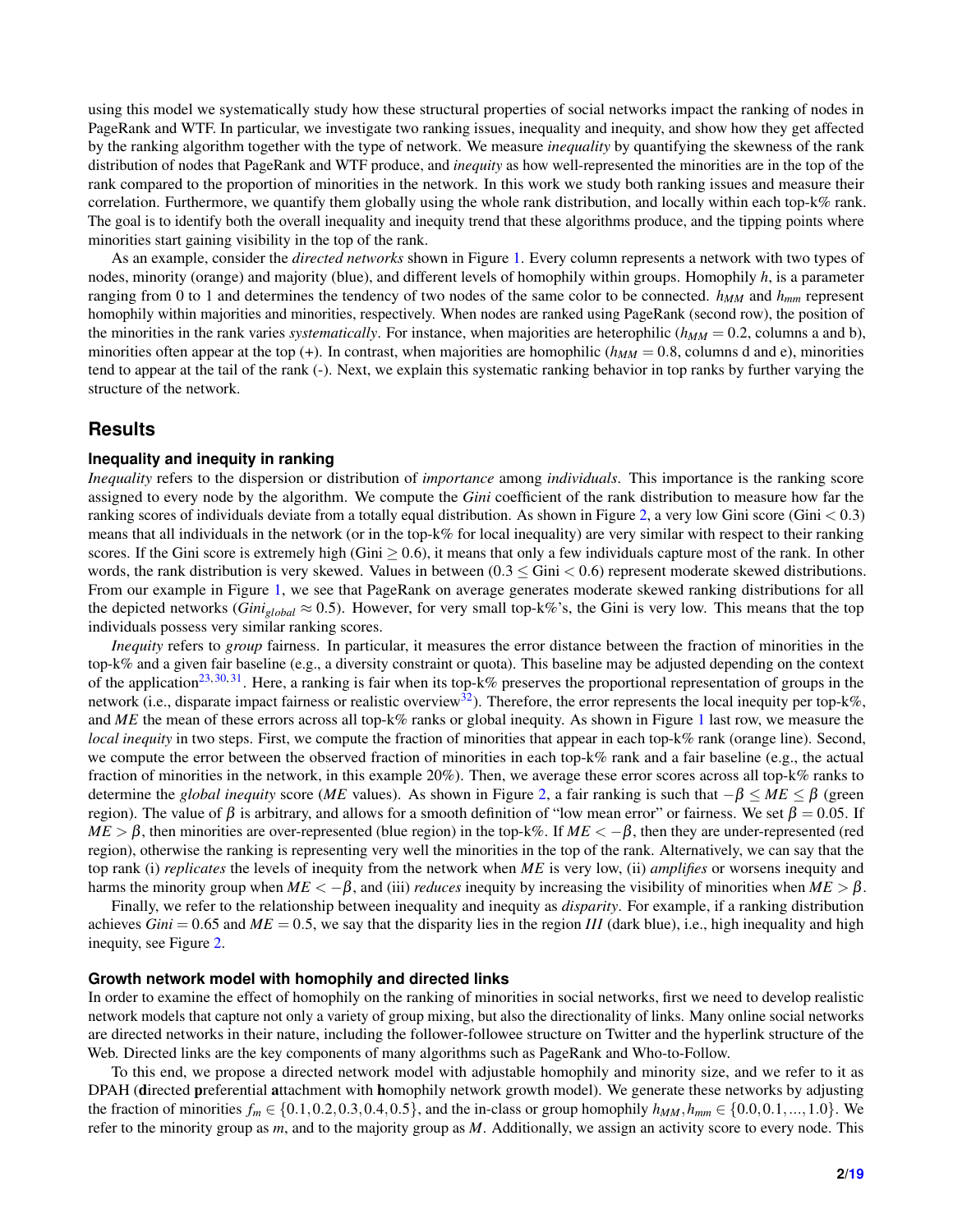score is drawn from a power-law distribution and determines with what probability the existing node becomes active and creates additional links to other nodes. This means that more active nodes possess higher out-degree (see Methods for more details).

Figure [3](#page-10-1) (a) illustrates the DPAH model. At time *t*, a source node *p* is selected with a probability proportional to its activity. Then,  $p$  connects to an existing node  $j$  with a probability related to their pair-wise homophily  $h_{pj}$  and preferential attachment that is based on  $k_j^i$ , the in-degree of node *j*. By this process, we ensure that the out-degree and in-degree distribution of nodes follow a seemingly power-law distribution that have been observed in many large social networks $33$ . The algorithm stops once the network reaches an expected density. Note that source nodes can be either new nodes joining the network for the first time (e.g., node *p* at time *t*) or existing nodes (e.g., node *l* at time  $t + 1$ ). Once a source node connects to a target node successfully, the source node becomes available in the next rounds to become a target candidate. This means that in the beginning the model faces a cold start problem since there are no existing (target) nodes to connect to. Thus, the first 1% of new edges are between a source node (drawn from the activity distribution) and any other node with probability as in Equation [\(3\)](#page-5-0).

#### **How do homophily and directional links influence the ranking of minorities globally and locally?**

**Global disparity.** We corroborate that the Gini coefficient of the rank distributions is large, *Gini* ≥ 0.6 (regions I, II and III; dark colors) for both PageRank (see Figure [4\)](#page-11-0) and WTF (see Figure S1 in the supplementary material). Moreover, we find that on average: (i) Balanced networks  $(f_m = 0.5)$  can get a fair ranking (green) when both groups possess the same homophily scores ( $h_{MM} = h_{mm}$ ). The same applies for neutral networks ( $h_{MM} = h_{mm} = 0.5$ ) regardless of their fraction of minorities ( $f_m \le 0.5$ ). (ii) When the fraction of minorities decreases ( $f_m < 0.5$ ), groups can be fairly represented in the rank in two regimes: First, when both groups are homophilic, homophily within minorities must be higher than homophily within majorities ( $h_{mm} > h_{MM} > 0.5$ ). Second, when both groups are heterophilic, homophily within majorities must be higher than homophily within minorities ( $h_{mm} < h_{MM} < 0.5$ ) to balance the importance of groups.

**Local disparity.** We also compute inequality and inequity within each top-k% rank in order to see to what extent they change when k% increases. In the case of PageRank, we see in Figure [5](#page-11-1) that inequality varies (i.e., from light to dark colors) in different regimes mainly due to the size of *k* (x-axis), and inequity due to the interplay between homophily within groups, *hMM* and *hmm*. In particular: (i) Only at the top-5% of the rank we see a few cases of low inequality (regions VII, VIII and IX; very light colors), this means that nodes at the very top possess very similar ranking scores, but they are very far from the rest of the population, i.e., the larger the top-k%, the higher the Gini. This holds in WTF up to roughly the top-30% (see Figure S2 in the supplementary material). Overall, PageRank converges to high inequality faster than WTF. (ii) Inequity (regions: red, blue, green) is consistent across all top-k% ranks for both algorithms. In other words, if the ranking algorithm favors or harms one group in the top-5%, it will continue to do so until converging to the fair regime (regions II, V, VIII; green). With a few exceptions, this fair regime is only reached when *k* is very large. For example, if a minority group is under-represented at the top-[5](#page-11-1)%, it will remain under-represented at the top-80% (see  $h_{mm} = 0.1$  and  $h_{MM} \ge 0.7$  in Figure 5 for PageRank, and Figure S2 in the supplementary material for WTF). (iii) Minorities are often over-represented when majorities are heterophilic *hMM* < 0.5; (regions III, VI, IX; blue). In contrast, minorities are often under-represented when majorities are homophilic  $h_{MM} > 0.5$  (regions I, IV, VII; red). This is consistent up to  $\approx$  top-80% for both algorithms.

In summary, our results suggest that the size of *k* does not have an influence on inequity. This means that if the algorithm amplifies inequity at the top-5%, it will also amplify inequity at larger top-k%'s. Therefore, increasing the selection pool (larger k) does not improve the representation of minorities. This can be explained by the fact that the preferential attachment mechanism disproportionately affects nodes ranking<sup>[11](#page-6-7)</sup>.

**Correlation and feature importance.** We compute the Spearman correlation between inequality and inequity, and conduct a random forest regression to measure the importance of each network property on both inequality and inequity values. Results are shown in Table [1](#page-3-0) for PageRank and Table S1 (in the supplementary material) for WTF.

We find that inequality and inequity are positively correlated in both global and local regimes. In other words, the skewer the rank distribution (i.e., high Gini), the more unfair with either group (i.e., mean error far from zero), and vice versa. This correlation is stronger and more significant in PageRank than in WTF.

Global inequality (*gini*) is mainly explained by both homophily values, whereas global inequity (*me*) is mainly driven by homophily within majorities. Local inequality (*ginik*), on the other hand, is mainly explained by the top-*k*% rank, and local inequity (*mek*) is mainly explained by the homophily within the majority group.

These results are in agreement with what we see in previous figures; Even though majority nodes produce most of the inequality and inequity in the rank, their interplay with minority nodes can change or intensify the direction of bias. In fact, both homophily values can explain 75% (49%) of *gini*, the global inequality in PageRank (WTF), 92% (88%) of *me*, the global inequity, and 78% (74%) of *me<sup>k</sup>* , the local inequity. However, the top-k% rank together with the homophily within majority nodes explain 84% (86%) of *gini<sup>k</sup>* , the local inequality.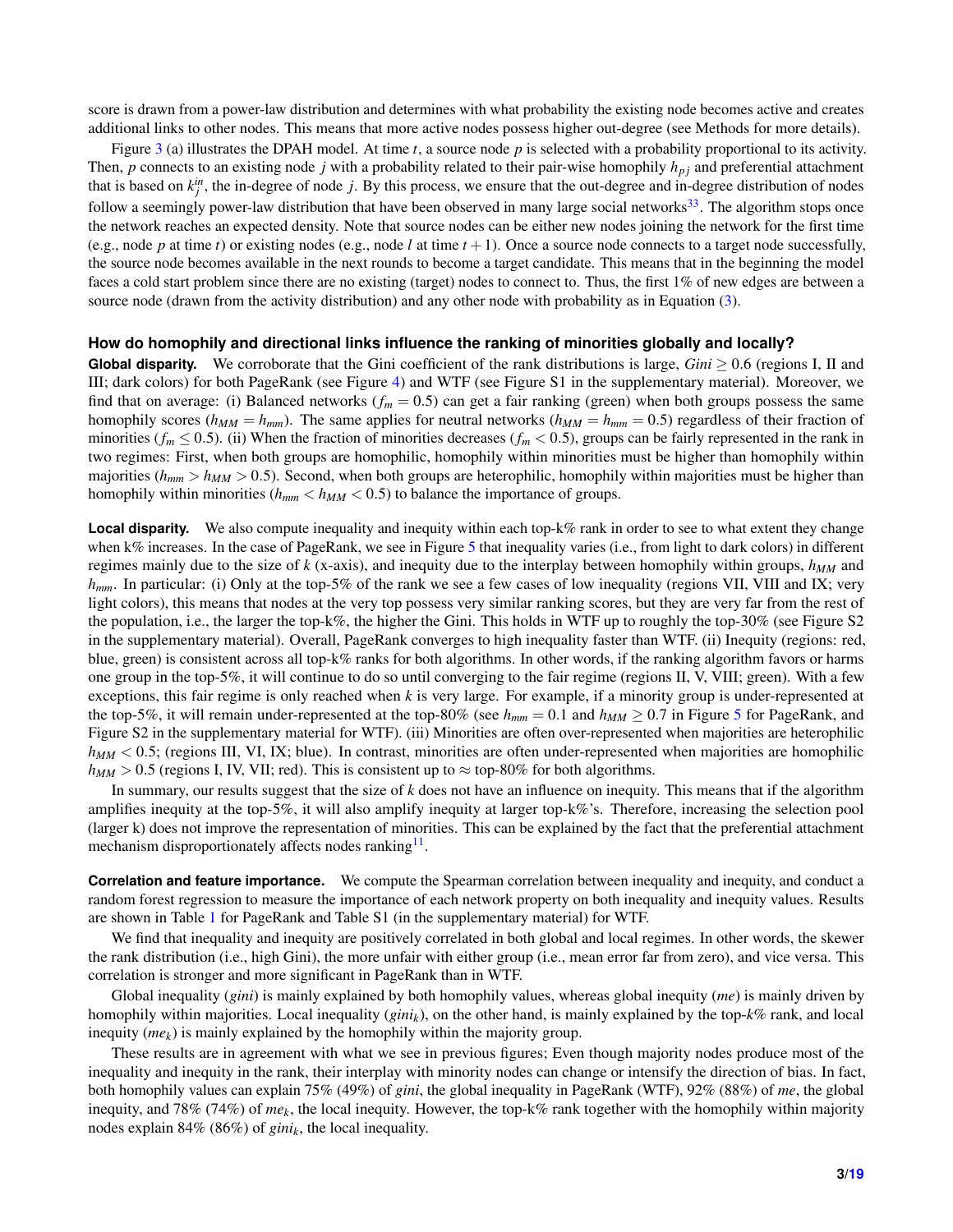<span id="page-3-0"></span>**Table 1.** 10-fold cross-validation for PageRank: We use a Random Forest Regressor to assess model performance and feature importance. *R*<sup>2</sup> values are averages (and standard deviations) across all networks. Features are ranked in descending order based on their mean importance (from left to right) and highlighted if their importance represents more than 50% of the total importance. Corr shows the Spearman correlation between inequality and inequity scores (p-values  $\approx 0$ ).

| <b>Type</b> | <b>Outcome</b>  | Corr | $R^2$       | <b>Feature importance</b>                                          |
|-------------|-----------------|------|-------------|--------------------------------------------------------------------|
| Global      | gini            | 0.41 | 0.92(0.009) | $h_{MM} \rightarrow h_{mm} \rightarrow f_m$                        |
|             | me              |      | 0.99(0.001) | $h_{MM} \rightarrow h_{mm} \rightarrow f_m$                        |
| Local       | $gini_k$        | 0.21 | 0.95(0.002) | $\mathbf{k} \rightarrow h_{MM} \rightarrow h_{mm} \rightarrow f_m$ |
|             | me <sub>k</sub> |      | 0.99(0.001) | $h_{MM} \rightarrow h_{mm} \rightarrow k \rightarrow f_m$          |

#### **How do different social mechanisms of edge formation contribute to disparity?**

So far, we show that PageRank and WTF on our network model produce high inequality and a wide-range of possible inequity outcomes. How much of that inequality or inequity was a product of homophily or preferential attachment? To see the effects of these two mechanisms alone, we generate new networks by turning on and off the homophily and preferential attachment features (see Methods for the details of the models).

Figure [6](#page-12-0) shows the inequality and inequity produced by PageRank on a variety of models: DPA (Directed Preferential Attachment), DH (Directed Homophily), Random, and DPAH (see Figure S3 in the supplementary material for WTF). Results from both algorithms show that networks whose nodes connect through preferential attachment (DPA) produce on average higher inequality compared to DH and Random. However, when preferential attachment is combined with homophily (DPAH), this inequality increases even further. Additionally, we see that WTF produces higher inequality compared to PageRank (see section A.3 in the supplementary material for more details). Inequity, on the other hand, is mainly driven by homophily. This means that, homophily (DPAH and DH) influences both, inequality and inequity in both algorithms.

Note that in Figure [6,](#page-12-0) we fixed the activity of nodes to  $\gamma_M = \gamma_m = 3.0$ . However, when we set these parameters to γ*<sup>M</sup>* = γ*<sup>m</sup>* < 3.0 (lower values), inequality decreases, see Figure S4 in the supplementary material. Additionally, in Figure S5 in the supplementary material, we see that edge density also plays a role in the inequality produced by PageRank and WTF. This means that, by further adjusting these two parameters (node activity and edge density), we would expect changes only to inequality since inequity is mainly affected by homophily as we saw before.

#### **Strategies towards a fair ranking**

Results from both algorithms show that while the homophily within majorities is the main driver for inequality and inequity, minorities may overcome unfair rankings by connecting strategically in the network. In general, when majorities are homophilic  $h_{MM} > 0.5$ , minorities should increase their homophily such that  $h_{mm} > h_{MM}$ . When majorities are (somewhat) neutral  $(h_{MM} = 0.5 \pm 0.1)$ , minorities may connect arbitrarily with any group without being too homophilic, otherwise they will become over-represented in the rank. Finally, when majorities are heterophilic  $h_{MM}$  < 0.5, one solution to achieve a fair rank is to increase the size of the minority group, and make sure that both groups behave similarly in terms of homophily ( $h_{MM} \approx h_{mm}$ ). Otherwise, minorities will be over-represented regardless of their in-group homophily. Note that these "strategies" without algorithmic intervention may work in scenarios such as a citation or collaboration networks, but they might not work in other scenarios. In such cases, we need additional recommender systems to help under-represented groups discover those "strategic" links that will help them climb to higher ranks.

## **Discussion and Future Work**

In this work we have proposed a systematic study to measure the inequality and inequity produced by PageRank and Who-To-Follow (WTF). Our approach disentangles the effect of network structure on the rank distributions of these two algorithms by using synthetic networks. By doing so, we control for the properties of the network and measure how these changes affect the rankings. In particular, we studied six prominent structural properties of social networks: homophily, preferential attachment, fraction of minorities, edge density, node activity and the directionality of links.

Consequently, our systematic study makes PageRank and Who-To-Follow interpretable and explainable. Our results show that the systemic bias produced by these algorithms in the rank—in particular inequity—is mainly due to *homophily imbalance*  $(h_{MM} \gg h_{mm}$  or  $h_{mm} \gg h_{MM}$ ). A potential avenue to reduce inequity is to create synthetic connections during the ranking process as it is done for correcting the class imbalance problem in supervised learning[34](#page-7-17). Additionally, our results show the necessary conditions to achieve a fair rank. These conditions can be implemented in ranking and recommendation algorithms to strategically adjust the importance of connections in a given network. In certain applications such as citation or collaboration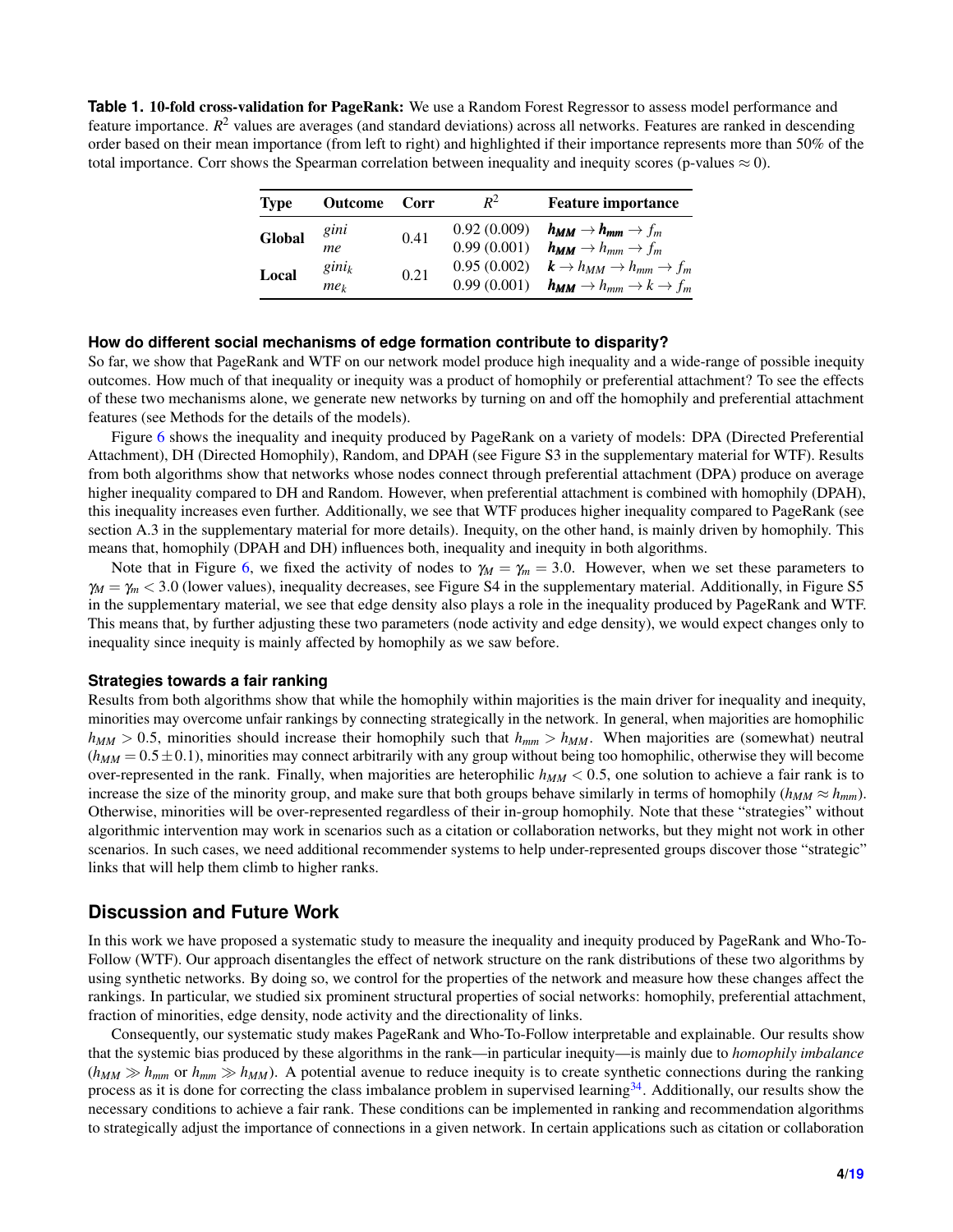networks, these strategies can be recommended through additional recommendation algorithms. For instance, recommender systems could suggest relevant articles not only based on popularity and (keyword) similarity but also based on fairness by fulfilling diversity constraints. Finally, further research can investigate other social mechanisms of edge formation that have been seen in social networks such as clustering<sup>[35](#page-7-18)</sup>, transitivity<sup>[36](#page-7-19)</sup>, and reciprocity<sup>[37](#page-7-20)</sup>. Similarly, other structural properties such as monophily<sup>[38](#page-7-21)</sup> and second order homophily<sup>[39](#page-7-22)</sup> can be studied to measure their influence on ranking.

## **Conclusions**

In this work we have investigated under which conditions PageRank and Who-To-Follow (WTF) *replicate*, *amplify* or *reduce* inequality and inequity in top ranks. In particular, given the rank distribution produced by these algorithms, we computed inequality as the dispersion among individuals in terms of ranking scores, and inequity as whether minorities are over-, underor well-represented in top ranks compared to their representation in the network. We studied these two metrics separately and in combination to better understand the mechanisms that can explain them.

To that end, we proposed DPAH, a growth network model that allows to generate realistic scale-free directed networks with different levels of homophily, fraction of minorities, node activity, and edge density. In these networks, we found that both inequality and inequity are positively correlated and mainly driven by the homophily within majorities. This means that, when the majority group is highly homophilic, the minority group is under-represented in top ranks. Also, when the majority is highly heterophilic, the minority benefits tremendously since it is over-represented in the top-k%. However, minorities can overcome these disparities by connecting strategically with others. Thus, equity in ranking is a trade-off between homophily and the fraction of minorities.

Our systematic study makes PageRank and Who-to-Follow explainable and interpretable to help data scientists understand and estimate the disparity that these algorithms produce given the structure of networks, which is key for proposing targeted interventions. We hope our results create awareness among majority and minority groups about these disparities since they may replicate and even amplify the biases found in social networks.

## **Data and Methods**

#### **Synthetic networks**

We propose DPAH, a directed preferential attachment with homophily network growth model, and generate networks with  $n = 2000$  number of nodes, edge density of  $d = 0.0015$ , and adjust five network properties: fraction of minorities  $f_m \in \{0.1, 0.2, 0.3, 0.4, 0.5\}$ , in-class or group homophily  $h_{MM}$ ,  $h_{mm} \in \{0.0, 0.1, ..., 1.0\}$ , and the power-law exponents of the activity distributions  $\gamma_M = \gamma_m = 3.0$ . Each combination of network structure is generated 10 times, nodes are ranked using PageRank and WTF separately, and inequality and inequity scores are computed and averaged accordingly for each algorithm.

#### *Directed network*

We define a directed network as: Let  $G = (V, E, C)$  be a node-attributed unweighted graph with  $V = \{v_1, ..., v_n\}$  being a set of *n* nodes,  $E \subseteq V \times V$  a set of *e* directed edges, and  $C = \{c_1, ..., c_n\}$  a list of binary class labels where each element  $c_i$  represents the class membership of node *v<sup>i</sup>* . The fraction of minorities *f<sup>m</sup>* captures the relative size of the minority class—with respect to *C*—in the network. We refer to the minority group as *m*, and to the majority group as *M*. A network is *balanced* when all class labels have the same number of nodes ( $f_m = 0.5$ ), otherwise it is *unbalanced* ( $f_m < 0.5$ ).

In order to generate directed links, inspired by the activity-driven network model $^{40}$  $^{40}$  $^{40}$ , we assign an activity score to each node that determines with what probability the existing node becomes active and creates additional links to other nodes. It has been shown that in empirical networks the activity of the nodes follows a power-law distribution $40$ . Therefore, we assign an activity to each node drawn from a power-law distribution. Note that each group possess its own activity distribution and they are defined by its power-law exponent γ*<sup>M</sup>* and γ*<sup>m</sup>* for majority and minority nodes, respectively.

Then, the probability of connecting a source (active) node  $v_i$  to a target node  $v_j$  (or in other words the probability of connecting to  $v_j$  given the source node  $v_j$  is explained by any of the following three mechanisms of edge formation.

#### *Preferential Attachment (DPA)*

Also known as the *rich-get-richer* effect or *cumulative advantage* in social networks<sup>[29,](#page-7-12)[41](#page-7-24)</sup>. It indicates that nodes tend to connect to popular nodes. We define popularity as the in-degree of the node. Therefore, the probability that a source node  $v_i$  connects to a target node  $v_j$  is proportional to the *in-degree* of the target node  $v_j$ .

$$
P(i \to j) = P(j|i) = \frac{k_j^{in}}{\sum_l k_l^{in}}
$$
\n<sup>(1)</sup>

**5[/19](#page-18-0)**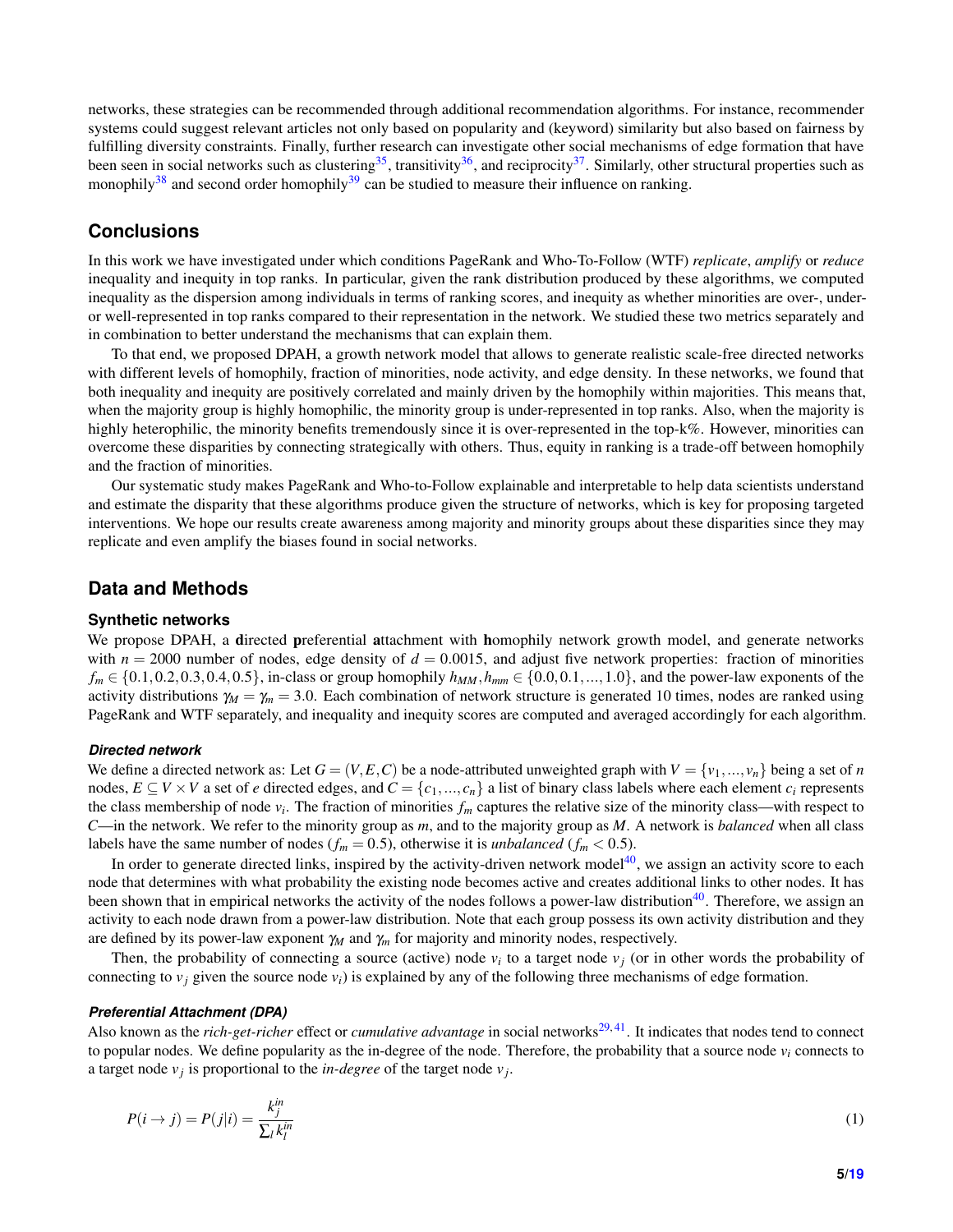#### *Homophily (DH)*

It is the tendency of individuals to connect (or interact) with similar others<sup>[28,](#page-7-25)[42](#page-7-26)</sup>. Thus, the probability that a source node  $v_i$ connects to a target node  $v_j$  is driven by the homophily between their classes  $c_i$  and  $c_j$ . We assign a homophily value to each dyad based on pre-defined homophily parameters within majorities and minorities, *hMM* and *hmm*, respectively. Homophily values range from 0.0 to 1.0. If the homophily value is high, that means that nodes of the same class are attracted to each other more often than nodes of different attributes. Nodes of the same class with homophily *haa* = 0.5 are referred to as *neutral* (i.e., they connect randomly to either class), otherwise they are *heterophilic* if *haa* < 0.5 (i.e., more likely to connect to the other class), or *homophilic* when  $h_{aa} > 0.5$  (i.e., more likely to connect to the same class).

$$
P(i \to j) = P(j|i) = \frac{h_{ij}}{\sum_l h_{il}} \tag{2}
$$

#### *Preferential Attachment with Homophily (DPAH)*

<span id="page-5-0"></span>We propose  $DPAH<sup>1</sup>$  $DPAH<sup>1</sup>$  $DPAH<sup>1</sup>$ , a directed growth network model with adjustable homophily and fraction of minorities. This mechanism combines DPA and DH, and is an extension of the BA-Homophily model<sup>[12](#page-6-8)</sup>.

$$
P(i \to j) = P(j|i) = \frac{h_{ij}k_j^{in}}{\sum_l h_{il}k_l^{in}}
$$
\n(3)

Note that DPA and DH are especial cases of DPAH where only the in-degree mechanism varies. This means that, the out-degree distribution remains the same as in DPAH: it is driven by the activity model. Additionally, we include a random model where both source and target nodes are chosen at random (i.e., Erdős-Rényi model). Table [2](#page-5-2) shows the parameters adjusted in each model. Number of nodes *n* and edge density *d* are arbitrary in the sense that they are not part of the edge formation mechanism. Thus, we fix them to make a fair comparison across all models.

<span id="page-5-2"></span>**Table 2. Model parameters:** Check marks denote that a given model (column) requires a particular parameter (row): number of nodes *n*, fraction of minorities  $f_m$ , edge density *d*, in-group homophily  $h_{aa}$ , and the power-law exponent of the activity distribution γ. Sub-indices *M* and *m* refer to the majority and minority groups, respectively. The difference between DH and DPAH is the preferential attachment (in-degree) mechanism. All models produce directed networks.

|                  | <b>Random</b> | DPA DH | <b>DPAH</b> |
|------------------|---------------|--------|-------------|
| $\boldsymbol{n}$ |               |        |             |
| $f_m$            |               |        |             |
| $\overline{d}$   |               |        |             |
| $h_{MM}$         |               |        |             |
| $h_{mm}$         |               |        |             |
| $\gamma_M$       |               |        |             |
| $\gamma_m$       |               |        |             |

#### **Ranking and Recommendation algorithms**

There exist a variety of ranking and recommendation algorithms that follow different strategies depending on the nature of the problem. For instance, in information systems, items such as content, Web pages, and products are ranked to recommend users what to read or buy<sup>[43](#page-8-0)</sup>. In social networks, however, people are ranked to identify their hierarchy or importance<sup>[44](#page-8-1)[–46](#page-8-2)</sup>, and recommended to other users in order to establish new connections $47-50$  $47-50$ . These rankings and recommendations are based on algorithms that often rely on whom we are already connected with. In this work, we focus on two such algorithms widely used in practice<sup>[51](#page-8-5)</sup>: PageRank<sup>[10](#page-6-6)</sup> and Who-to-Follow (WTF)<sup>[7](#page-6-3)</sup>. While PageRank determines the global ranking of nodes in comparison with all other nodes, WTF deals with ranking nodes in a node level and thus remains a local measure. For that reason, we focus on these two algorithms to capture both dimensions.

#### *PageRank*

It was invented to rank all web pages in the Web<sup>[10](#page-6-6)</sup>, and has been used in several applications<sup>[51](#page-8-5)</sup>. For example, to study citation and co-authorship networks $52-54$  $52-54$ . PageRank assigns an importance score to every single node in a network. This score takes

<span id="page-5-1"></span><sup>&</sup>lt;sup>1</sup>DPAH stands for: Directed network with Preferential Attachment and Homophily.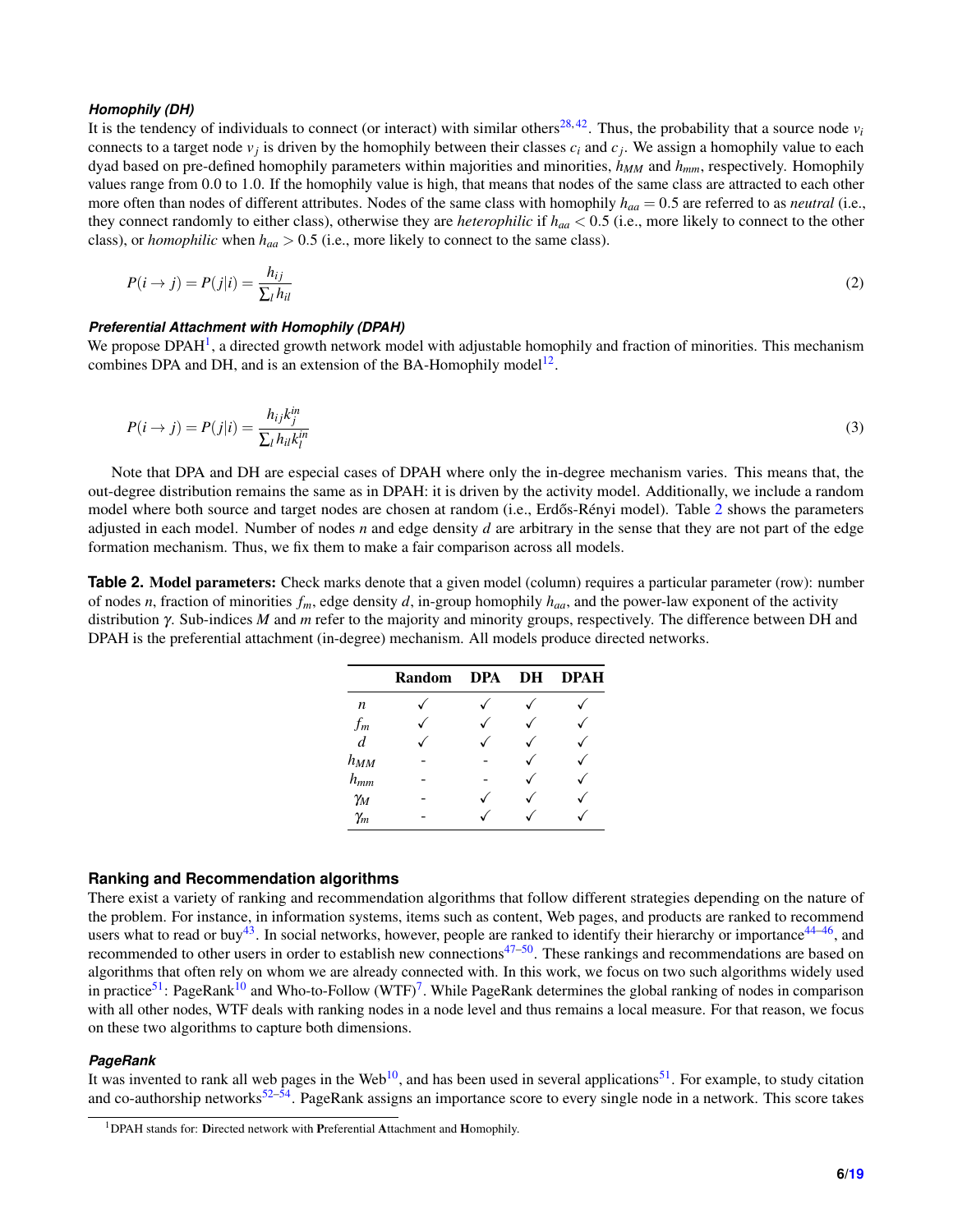into account the number and quality of incoming links of each node. The PageRank of node *i* is defined as follows:

$$
PR(i) = (1 - \alpha) + \alpha \sum_{j \in N_i} \frac{PR(j)}{k_j^{out}}
$$
\n<sup>(4)</sup>

where  $i \in G$ ,  $N_i$  represents all neighbors of *i* (e.g., all nodes *i* points to), and  $k_j^{out}$  the out-degree of node *j*. The damping factor  $\alpha$ , or probability of following links using a Random Walker, is set to 0.85 as suggested by Brin and Page<sup>[55](#page-8-8)</sup>. We use the fast-pagerank<sup>[56](#page-8-9)</sup> python package to compute the PageRank score of all nodes using sparse adjacency matrices.

#### *Who-To-Follow (WTF)*

This recommendation algorithm was created and used by Twitter to suggest new people to follow<sup>[7](#page-6-3)</sup>. It is based on SALSA<sup>[57](#page-8-10)</sup> which in turn is based on Personalized PageRank<sup>[58](#page-8-11)</sup>. In a nutshell, for each user  $u$ , the algorithm looks for its *circle of trust*, which is the result of an egocentric random walk (similar to personalized PageRank)<sup>[7](#page-6-3)</sup>. Then, based on this circle-of-trust, the algorithm ranks all users that are not yet friends with *u* but are connected through the circle of trust. Then, we take the top-k of these (recommended) users, and add up the counter of being selected as a recommendation to each of them. This is done for every node *u* in the network. At the end, the rank of each node encodes the *number of times a user was suggested as a recommendation* across all nodes in the network. Thus, the WTF score for each node is defined as follows:

$$
WTF(i) = \sum_{j \in V} \mathbb{1}_{SALSA(j)}(i) \tag{5}
$$

where *SALSA*(*j*) refers to the top-k users the SALSA algorithm recommends to node *j*. In this work we select the top-10 users as recommendations.  $1_A(x)$  denotes the indicator function or boolean predicate function to test set inclusion (i.e., whether  $x \in A$ ).

## **References**

- <span id="page-6-0"></span>1. Burt, R. S. Positions in networks. *Soc. forces* 55, 93–122 (1976).
- 2. Coleman, J. S. Social capital in the creation of human capital. *Am. journal sociology* 94, S95–S120 (1988).
- 3. Burt, R. S. The social structure of competition. *Networks knowledge economy* 13, 57–91 (2003).
- 4. Morselli, C. Career opportunities and network-based privileges in the cosa nostra. *Crime, Law Soc. Chang.* 39, 383–418 (2003).
- <span id="page-6-1"></span>5. Bottero, W. & Crossley, N. Worlds, fields and networks: Becker, bourdieu and the structures of social relations. *Cult. sociology* 5, 99–119 (2011).
- <span id="page-6-2"></span>6. Abdollahpouri, H., Mansoury, M., Burke, R. & Mobasher, B. The unfairness of popularity bias in recommendation. *arXiv preprint arXiv:1907.13286* 2440 (2019). [Online; accessed 02-June-2021].
- <span id="page-6-3"></span>7. Gupta, P. *et al.* Wtf: The who to follow service at twitter. In *Proceedings of the 22nd international conference on World Wide Web*, 505–514 (2013).
- <span id="page-6-4"></span>8. Su, J., Sharma, A. & Goel, S. The effect of recommendations on network structure. In *Proceedings of the 25th international conference on World Wide Web*, 1157–1167 (2016).
- <span id="page-6-5"></span>9. Bellogín, A., Castells, P. & Cantador, I. Statistical biases in information retrieval metrics for recommender systems. *Inf. Retr. J.* 20, 606–634 (2017).
- <span id="page-6-6"></span>10. Page, L., Brin, S., Motwani, R. & Winograd, T. The pagerank citation ranking: Bringing order to the web. Tech. Rep., Stanford InfoLab (1999).
- <span id="page-6-7"></span>11. Ghoshal, G. & Barabási, A.-L. Ranking stability and super-stable nodes in complex networks. *Nat. communications* 2, 394 (2011).
- <span id="page-6-8"></span>12. Karimi, F., Génois, M., Wagner, C., Singer, P. & Strohmaier, M. Homophily influences ranking of minorities in social networks. *Sci. reports* 8 (2018).
- <span id="page-6-9"></span>13. Fabbri, F., Bonchi, F., Boratto, L. & Castillo, C. The effect of homophily on disparate visibility of minorities in people recommender systems. In *Proceedings of the International AAAI Conference on Web and Social Media*, vol. 14, 165–175 (2020).
- <span id="page-6-10"></span>14. Cotter, D. A., Hermsen, J. M., Ovadia, S. & Vanneman, R. The glass ceiling effect. *Soc. Forces* 80, 655–681, DOI: <10.1353/sof.2001.0091> (2001). [https://academic.oup.com/sf/article-pdf/80/2/655/6519837/80-2-655.pdf.](https://academic.oup.com/sf/article-pdf/80/2/655/6519837/80-2-655.pdf)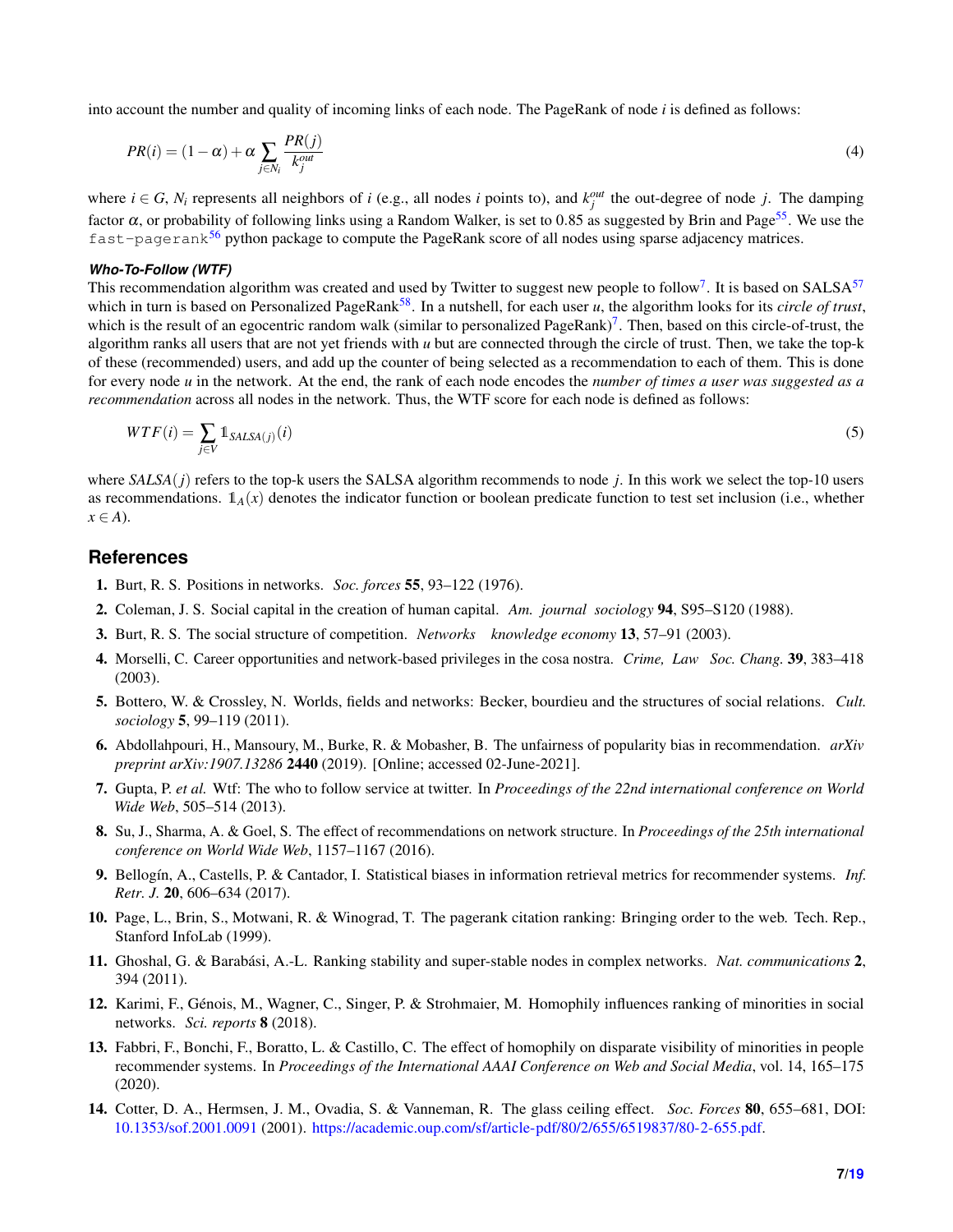- 15. Avin, C. *et al.* Homophily and the glass ceiling effect in social networks. In *Proceedings of the 2015 conference on innovations in theoretical computer science*, 41–50 (2015).
- <span id="page-7-0"></span>16. Stoica, A.-A., Riederer, C. & Chaintreau, A. Algorithmic glass ceiling in social networks: The effects of social recommendations on network diversity. In *Proceedings of the 2018 World Wide Web Conference*, 923–932 (2018).
- <span id="page-7-1"></span>17. Franklin, A. J. & Boyd-Franklin, N. Invisibility syndrome: A clinical model of the effects of racism on african-american males. *Am. J. Orthopsychiatry* 70, 33–41 (2000).
- <span id="page-7-2"></span>18. Jacobs, A. Z. & Wallach, H. Measurement and fairness. In *Proceedings of the 2021 ACM Conference on Fairness, Accountability, and Transparency*, 375–385 (2021).
- <span id="page-7-3"></span>19. Little, R. J. & Rubin, D. B. *Statistical analysis with missing data*, vol. 793 (John Wiley & Sons, 2019).
- <span id="page-7-4"></span>20. Freedman, J. L. & Sears, D. O. Selective exposure. In *Advances in experimental social psychology*, vol. 2, 57–97 (Elsevier, 1965).
- <span id="page-7-5"></span>21. Lum, K. & Isaac, W. To predict and serve? *Significance* 13, 14–19 (2016).
- <span id="page-7-6"></span>22. Brownstein, M. Implicit Bias. In Zalta, E. N. (ed.) *The Stanford Encyclopedia of Philosophy* (Metaphysics Research Lab, Stanford University, 2019), Winter 2019 edn.
- <span id="page-7-7"></span>23. Zehlike, M., Yang, K. & Stoyanovich, J. Fairness in ranking: A survey. *arXiv preprint arXiv:2103.14000* (2021).
- <span id="page-7-8"></span>24. Kleinberg, J. & Raghavan, M. Selection problems in the presence of implicit bias. *arXiv preprint arXiv:1801.03533* (2018).
- <span id="page-7-9"></span>25. Asudeh, A., Jagadish, H., Stoyanovich, J. & Das, G. Designing fair ranking schemes. In *Proceedings of the 2019 International Conference on Management of Data*, 1259–1276 (2019).
- <span id="page-7-10"></span>26. Yang, K. & Stoyanovich, J. Measuring fairness in ranked outputs. In *Proceedings of the 29th International Conference on Scientific and Statistical Database Management*, 22 (ACM, 2017).
- <span id="page-7-11"></span>27. Borgatti, S. P., Everett, M. G. & Johnson, J. C. *Analyzing social networks* (Sage, 2018).
- <span id="page-7-25"></span>28. McPherson, M., Smith-Lovin, L. & Cook, J. M. Birds of a feather: Homophily in social networks. *Annu. review sociology* 27, 415–444 (2001).
- <span id="page-7-12"></span>29. Barabási, A.-L. & Albert, R. Emergence of scaling in random networks. *science* 286, 509–512 (1999).
- <span id="page-7-13"></span>30. Drosou, M., Jagadish, H., Pitoura, E. & Stoyanovich, J. Diversity in big data: A review. *Big data* 5, 73–84 (2017).
- <span id="page-7-14"></span>31. Singh, A. & Joachims, T. Fairness of exposure in rankings. In *Proceedings of the 24th ACM SIGKDD International Conference on Knowledge Discovery & Data Mining*, 2219–2228 (ACM, 2018).
- <span id="page-7-15"></span>32. Gao, R. & Shah, C. Toward creating a fairer ranking in search engine results. *Inf. Process. & Manag.* 57, 102138 (2020).
- <span id="page-7-16"></span>33. Voitalov, I., van der Hoorn, P., van der Hofstad, R. & Krioukov, D. Scale-free networks well done. *Phys. Rev. Res.* 1, 033034 (2019).
- <span id="page-7-17"></span>34. Chawla, N. V., Bowyer, K. W., Hall, L. O. & Kegelmeyer, W. P. Smote: synthetic minority over-sampling technique. *J. artificial intelligence research* 16, 321–357 (2002).
- <span id="page-7-18"></span>35. Davis, J. A. Clustering and hierarchy in interpersonal relations: Testing two graph theoretical models on 742 sociomatrices. *Am. Sociol. Rev.* 843–851 (1970).
- <span id="page-7-19"></span>36. Block, P. Reciprocity, transitivity, and the mysterious three-cycle. *Soc. Networks* 40, 163–173 (2015).
- <span id="page-7-20"></span>37. Dufwenberg, M. & Patel, A. Reciprocity networks and the participation problem. *Games Econ. Behav.* 101, 260–272 (2017).
- <span id="page-7-21"></span>38. Altenburger, K. M. & Ugander, J. Monophily in social networks introduces similarity among friends-of-friends. *Nat. human behaviour* 2, 284–290 (2018).
- <span id="page-7-22"></span>39. Evtushenko, A. & Kleinberg, J. The paradox of second-order homophily in networks. *Sci. Reports* 11, DOI: [0.1038/](0.1038/s41598-021-92719-6) [s41598-021-92719-6](0.1038/s41598-021-92719-6) (2021).
- <span id="page-7-23"></span>40. Perra, N., Gonçalves, B., Pastor-Satorras, R. & Vespignani, A. Activity driven modeling of time varying networks. *Sci. reports* 2, 469 (2012).
- <span id="page-7-24"></span>41. Merton, R. K. The matthew effect in science, ii: Cumulative advantage and the symbolism of intellectual property. *isis* 79, 606–623 (1988).
- <span id="page-7-26"></span>42. Newman, M. E. The structure and function of complex networks. *SIAM review* 45, 167–256 (2003).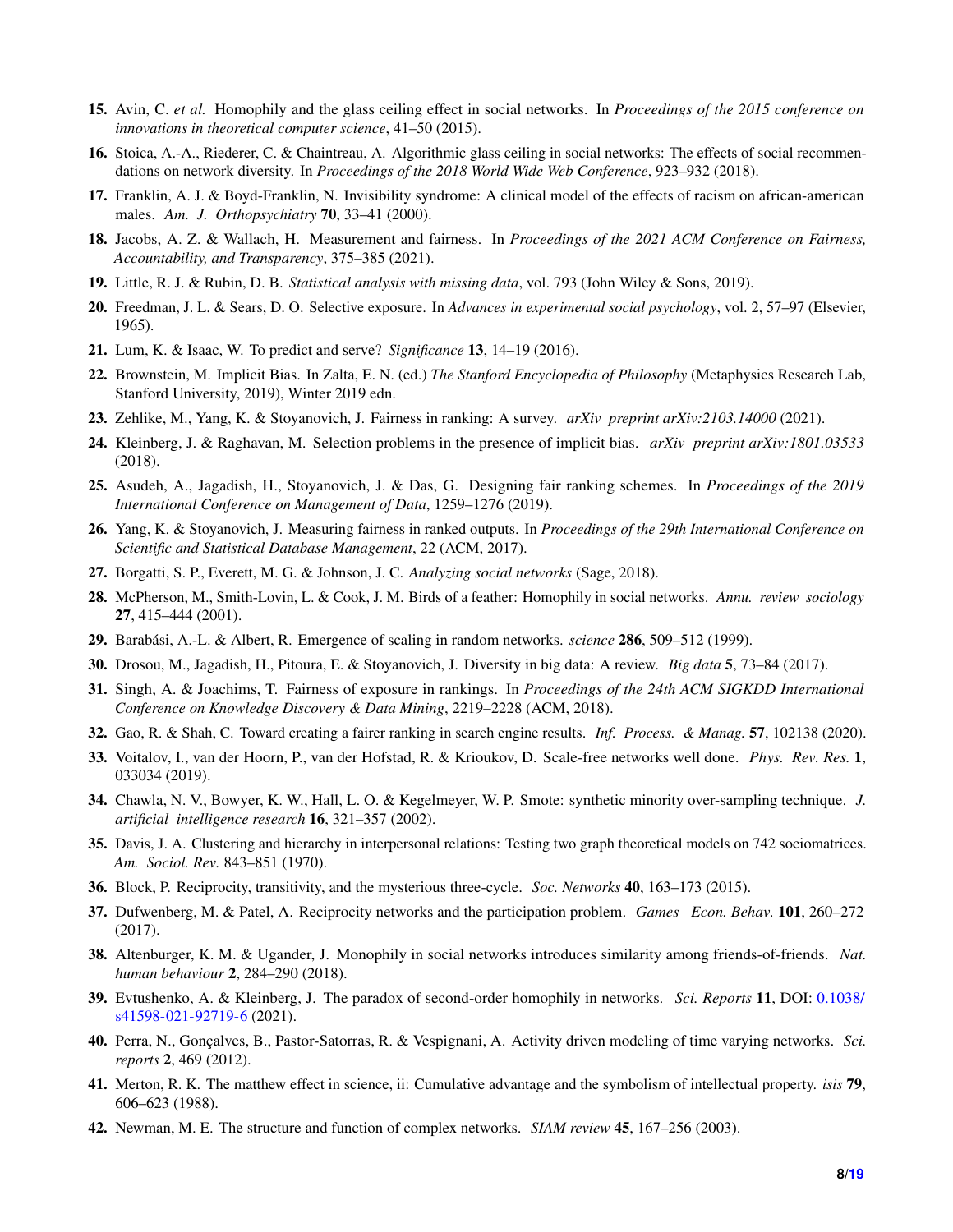- <span id="page-8-0"></span>43. Lofgren, P., Banerjee, S. & Goel, A. Personalized pagerank estimation and search: A bidirectional approach. In *Proceedings of the Ninth ACM International Conference on Web Search and Data Mining*, 163–172 (2016).
- <span id="page-8-1"></span>44. Ding, Y., Yan, E., Frazho, A. & Caverlee, J. Pagerank for ranking authors in co-citation networks. *J. Am. Soc. for Inf. Sci. Technol.* 60, 2229–2243 (2009).
- 45. Gollapalli, S. D., Mitra, P. & Giles, C. L. Ranking authors in digital libraries. In *Proceedings of the 11th annual international ACM/IEEE joint conference on Digital libraries*, 251–254 (2011).
- <span id="page-8-2"></span>46. Senanayake, U., Piraveenan, M. & Zomaya, A. The pagerank-index: Going beyond citation counts in quantifying scientific impact of researchers. *PloS one* 10, e0134794 (2015).
- <span id="page-8-3"></span>47. Barbieri, N., Bonchi, F. & Manco, G. Who to follow and why: link prediction with explanations. In *Proceedings of the 20th ACM SIGKDD international conference on Knowledge discovery and data mining*, 1266–1275 (2014).
- 48. Yu, Y. & Wang, X. Link prediction in directed network and its application in microblog. *Math. Probl. Eng.* 2014 (2014).
- 49. Morone, F. & Makse, H. A. Influence maximization in complex networks through optimal percolation. *Nature* 524, 65–68 (2015).
- <span id="page-8-4"></span>50. Zhang, J.-X., Chen, D.-B., Dong, Q. & Zhao, Z.-D. Identifying a set of influential spreaders in complex networks. *Sci. reports* 6, 27823 (2016).
- <span id="page-8-5"></span>51. Gleich, D. F. Pagerank beyond the web. *SIAM Rev.* 57, 321–363 (2015).
- <span id="page-8-6"></span>52. Liu, X., Bollen, J., Nelson, M. L. & Van de Sompel, H. Co-authorship networks in the digital library research community. *Inf. processing & management* 41, 1462–1480 (2005).
- 53. Jezek, K., Fiala, D. & Steinberger, J. Exploration and evaluation of citation networks. In *ELPUB*, 351–362 (2008).
- <span id="page-8-7"></span>54. Fiala, D., Rousselot, F. & Ježek, K. Pagerank for bibliographic networks. *Scientometrics* 76, 135–158 (2008).
- <span id="page-8-8"></span>55. Brin, S. & Page, L. The anatomy of a large-scale hypertextual web search engine. *Comput. networks ISDN systems* 30, 107–117 (1998).
- <span id="page-8-9"></span>56. Sajadi, A. Fast personalized pagerank implementation. <https://github.com/asajadi/fast-pagerank> (2019). Accessed: 2021-03-30.
- <span id="page-8-10"></span>57. Lempel, R. & Moran, S. Salsa: the stochastic approach for link-structure analysis. *ACM Transactions on Inf. Syst. (TOIS)* 19, 131–160 (2001).
- <span id="page-8-11"></span>58. Jeh, G. & Widom, J. Scaling personalized web search. In *Proceedings of the 12th international conference on World Wide Web*, 271–279 (2003).
- <span id="page-8-12"></span>59. Fortunato, S., Boguñá, M., Flammini, A. & Menczer, F. Approximating pagerank from in-degree. In *International workshop on algorithms and models for the web-graph*, 59–71 (Springer, 2006).
- <span id="page-8-13"></span>60. Goswami, S., Murthy, C. & Das, A. K. Sparsity measure of a network graph: Gini index. *Inf. Sci.* 462, 16–39 (2018).

## **Acknowledgements**

We would like to thank Nicola Perra, Indira Sen, Mattia Samori, and Reinhard Munz who have helped improving this paper. Special thanks to the LXAI@ICML2020, NetSci2020, and WiDS Guayaquil@ESPOL communities for their fruitful discussions around this paper.

## **Author contributions statement**

L.E.N., F.K., C.W. and M.S. devised the research project. L.E.N. conceived the experiments and analyzed the datasets. F.K. performed analytical derivations. L.E.N., F.K., C.W., and M.S. wrote the paper. All authors reviewed the manuscript.

## **Additional information**

## **Competing Interests**

The author(s) declare no competing interests.

## **Availability of materials and data**

The code and datasets generated during and/or analyzed during the current study are available in the GitHub repository, [https://github.com/gesiscss/Homophilic\\_Directed\\_ScaleFree\\_Networks](https://github.com/gesiscss/Homophilic_Directed_ScaleFree_Networks).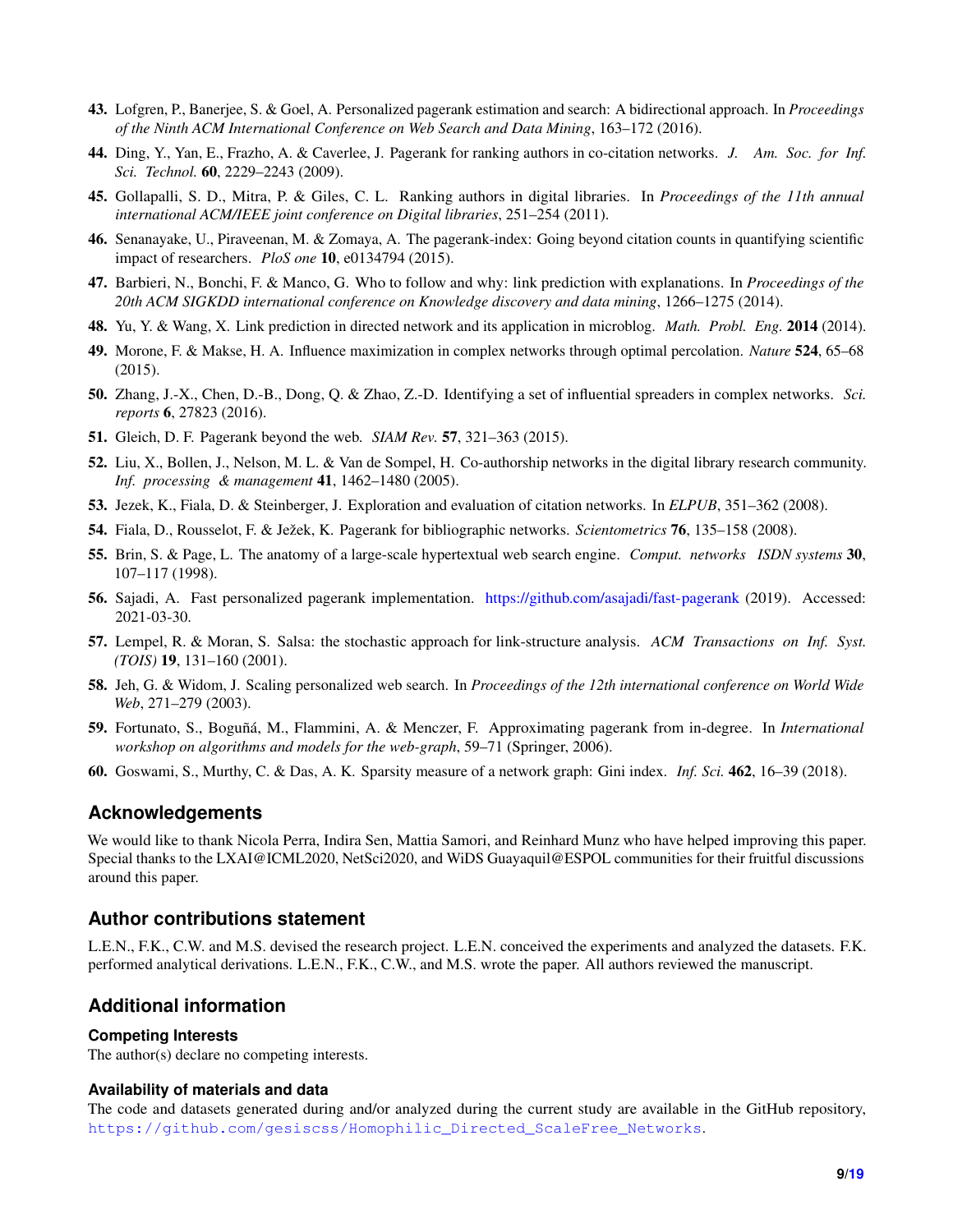<span id="page-9-0"></span>

**Figure 1.** Inequality and inequity: Every column represents a network with certain level of homophily. All networks contain 20 nodes: 20% belong to the minority group (orange), and 80% to the majority group (blue). Edges follow a preferential attachment with homophily mechanism. The top row shows the graph and the level of homophily within groups (*MM*: majorities and *mm*: minorities). The second row shows all nodes in descending order (from + to -) based on their PageRank scores. The third row represents the rank *inequality*: Gini coefficients of the rank distribution for every top−*k*% (black line). Gini*global* refers to the Gini coefficient of the entire rank distribution (i.e., at top-100%). We see that the lower the *k*, the lower the Gini of the rank distribution. The bottom row represents the rank *inequity*: Percentage of minorities found in each top-*k*% of the rank distribution (orange line). *ME* is the mean error of these percentages compared to a fair baseline or diversity constraint (i.e., how much the orange line deviates from the dotted line across all top-k's). Here we see three main patterns: (a,b) When the majority group is heterophilic, minorities are on average over-represented, *ME* > 0.02. (d,e) When majorities are homophilic, minorities are on average under-represented,  $ME < -0.02$ . (c) When both groups are neutral, the observed fraction of minorities is almost as expected,  $ME \approx 0$ .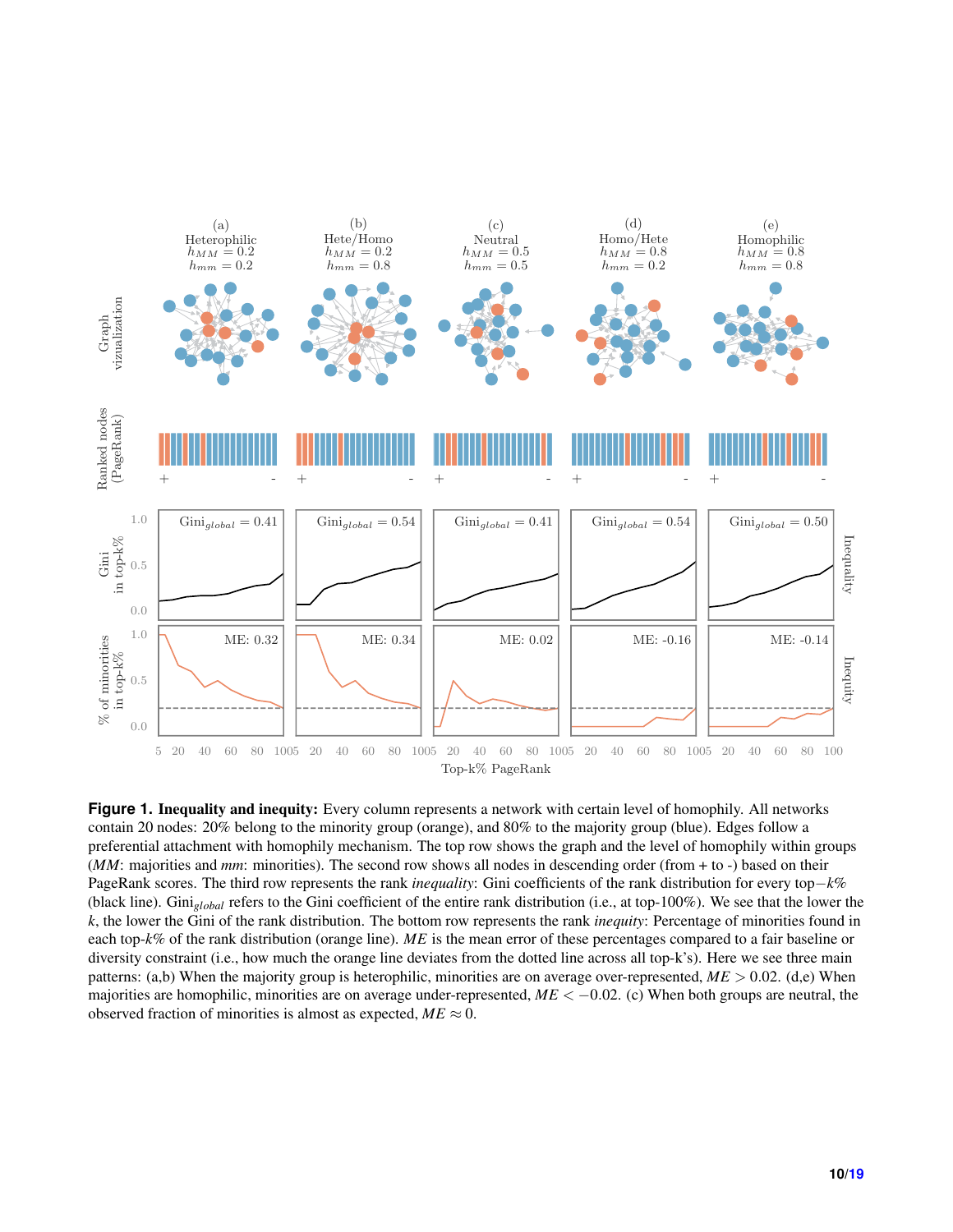<span id="page-10-0"></span>

**Figure 2.** Regions of disparity. We measure *inequality* (y-axis) as the skewness of the rank distribution, and *inequity* (x-axis) as the mean differences between the proportional representation of groups in top-k% ranks and the network. Highly skewed distributions lie in regions I to III (darker colors), and fair rankings, where minorities are well represented in the top ranks, lie in regions II, V, VIII (green). We set  $\beta = 0.05$  which is arbitrary and allows for a flexible region of *group fairness*.

<span id="page-10-1"></span>

**Figure 3. DPAH model and ranking of nodes.** a) Illustration of the directed network model with preferential attachment and homophily (DPAH). At time *t*, a source node *p* is drawn from a power-law (activity) distribution and joins the network for the first time. Then, a target node *j* is drawn based on the in-degree distribution and the pair-wise homophily  $h_{pj}$ . At time  $t + 1$ , a new edge is added between already existing nodes  $l \rightarrow o$  based on the same mechanism. The algorithm repeats until a desired edge density is fulfilled. b) The PageRank score of each node is shown under *PR*. Nodes in each top-k% of the rank are grouped based on the unique PageRank scores. In this example, the top-60% of nodes concentrate most of the PageRank and their scores are somewhat similar (i.e., low Gini). Also, the ranking is fair from top-80% onwards, since they capture the same fraction of minorities as in the population, 25%. Local values are measured per top-k%, and global values are measured using the whole distribution for inequality (Gini), and the average across all top-k% ranks for inequity (mean error).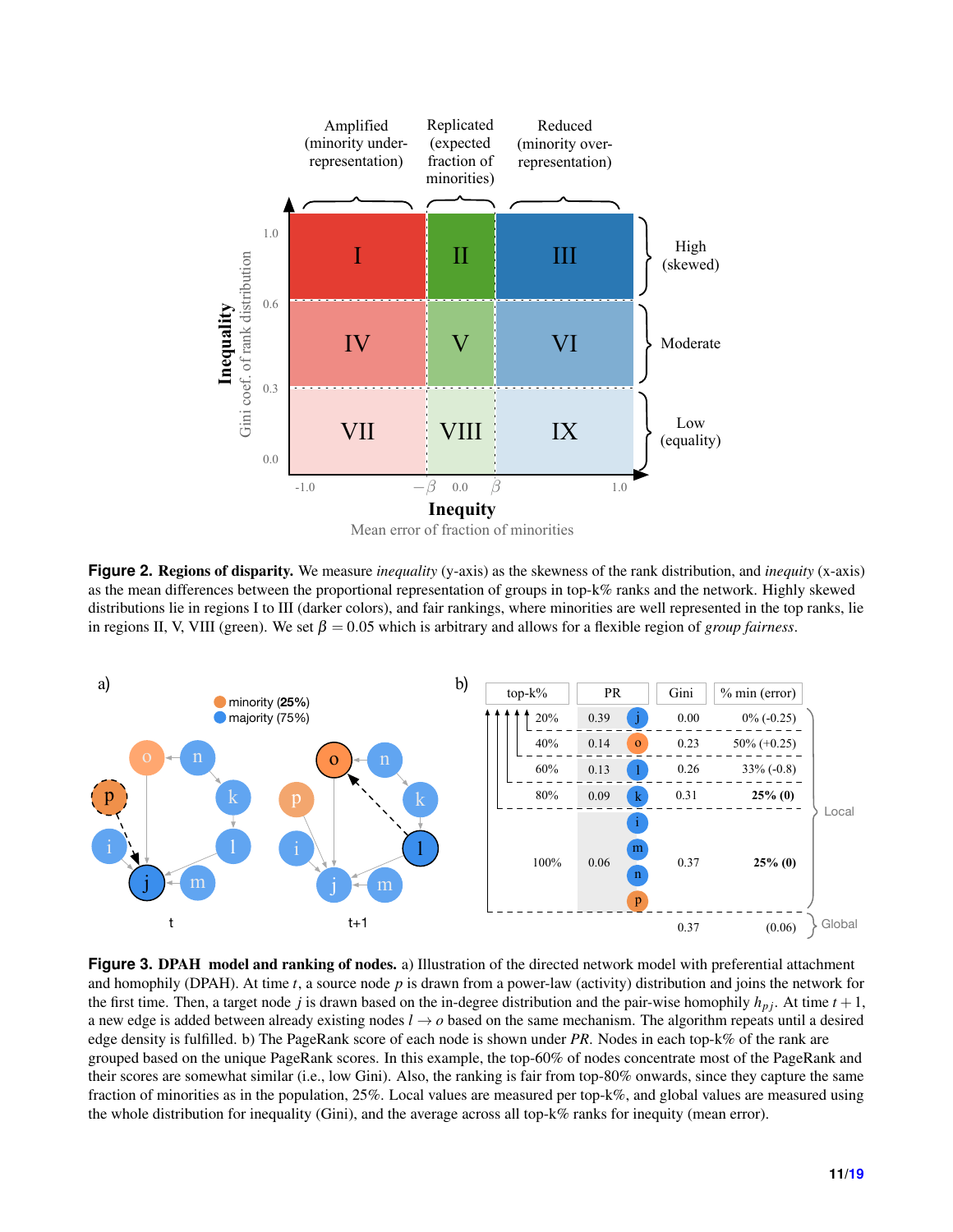<span id="page-11-0"></span>

**Figure 4.** The effects of homophily and fraction of minorities in the global disparity of PageRank. Columns represent the fraction of minorities in the network, x-axis indicates the homophily within minorities, and y-axis the homophily within majorities. Colors denote the region where the disparity lies in according to our interpretation in Figure [2.](#page-10-0) First, we see that, on average, there is never low global inequality (i.e., regions IV to IX —lighter colors— do not appear). This makes sense because these are scale-free networks. Second, depending on the level of homophily within groups, minorities on average can be under-represented (region I, red), or over-represented (region III, blue), or well-represented (region II, green). For example, in the balanced case  $f_m = 0.5$ , minorities are on average under-represented when  $h_{MM} > h_{mm} \ge 0.3$ .

<span id="page-11-1"></span>

**Figure 5.** The effects of homophily and fraction of minorities in the local disparity of PageRank. Columns represent the fraction of minorities (10%, 30% and 50%) and rows show homophily within minorities (from top to bottom: heterophilic, neutral and homophilic). The x-axis denotes the top-k% rank and the y-axis shows homophily within majorities. Colors refer to the regions of disparity introduced in Figure [2.](#page-10-0) One can see that the minority suffers most (red) when the majority is homophilic and the minority is either heterophilic or neutral. Moreover, inequality is lowest (very light colors) only for a few cases at top-5%. This means that the top best ranked nodes are very similar and their ranks are far from the majority of nodes (i.e., due to preferential attachment). Moreover, inequity remains mostly consistent regardless of top-*k*%. In other words, if the ranking algorithm favors one group in the top-5% (e.g., red or blue), it will continue to do so until entering the fair regime (green).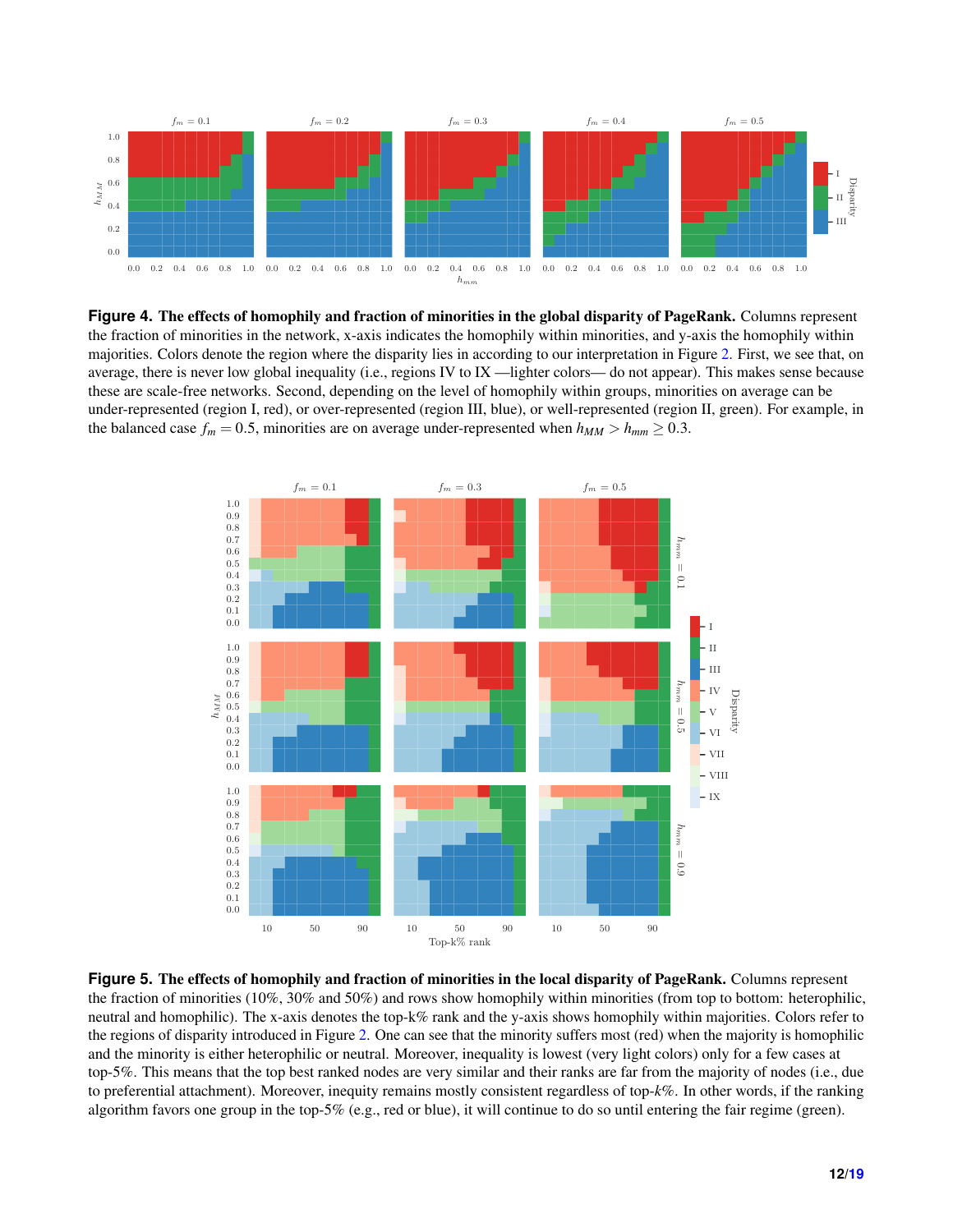<span id="page-12-0"></span>

**Figure 6.** The effects of homophily and preferential attachment in the global disparity of PageRank. We generated directed networks using four different models of edge formation. DPA: only preferential attachment. DH: only homophily. DPAH: our proposed model that combines DPA and DH. Random: a baseline where nodes are connected randomly. We see the following patterns: (i) Homophily (DH) produces a moderate-to-high level of inequality (0.3 < *Gini* < 0.8), while preferential attachment (DPA) produces a consistent moderate inequality ( $Gini \approx 0.5$ ). When both mechanisms are combined (DPAH), the rank inequality increases even further (0.7 < *Gini* < 0.9). (ii) Random and Preferential attachment (DPA) are always fair  $(ME = 0)$ , while in the cases where homophily is involved (DH and DPAH) inequity is often high ( $|ME| > \varepsilon$ ). Thus, in general preferential attachment is the main driver of inequality, while homophily influences both inequality and inequity.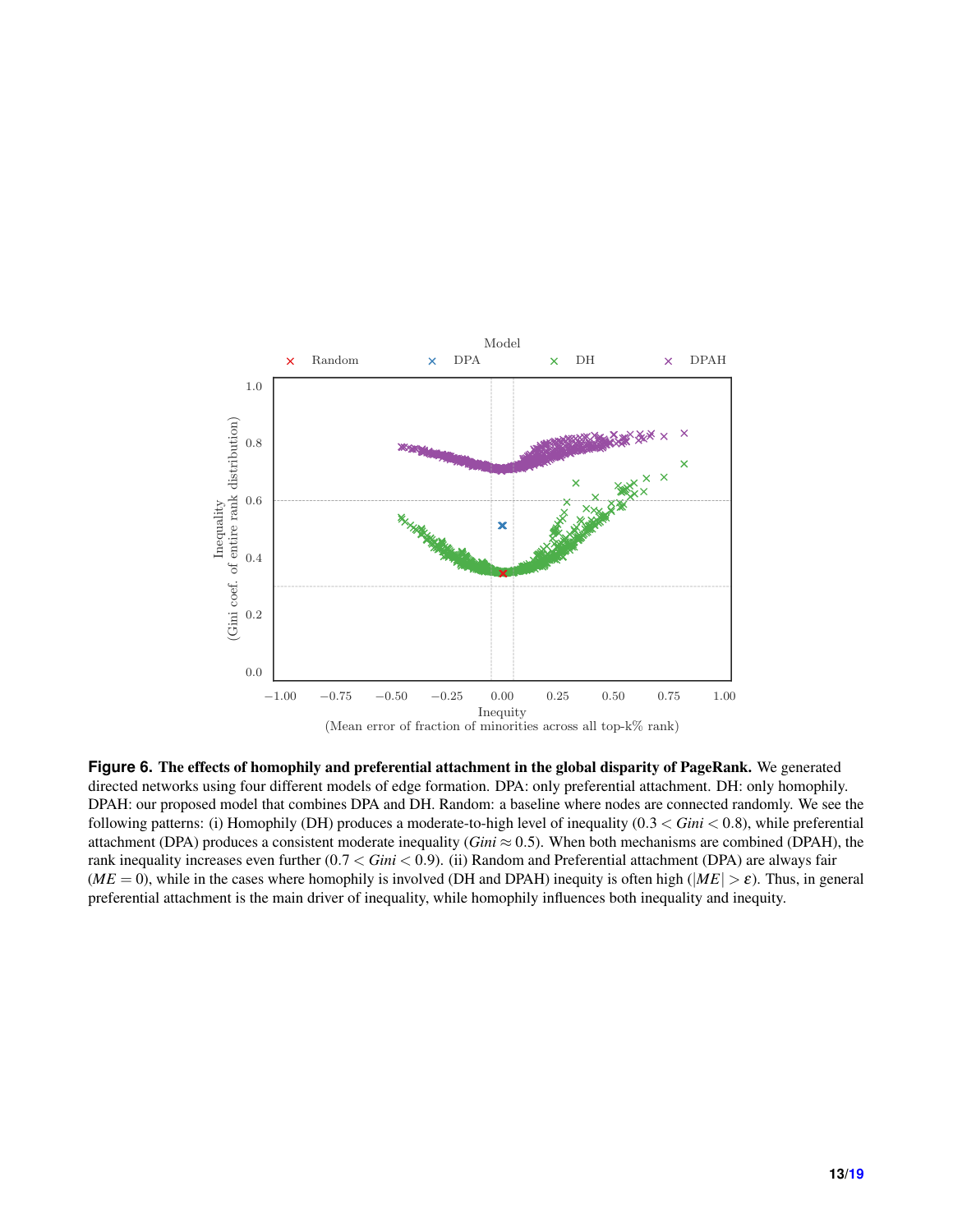## **Supplementary Material**

## **A Analytics**

#### **A.1 Derivation of the probability of having an internal link**

Let  $K_a^{in}(t)$  and  $K_a^{out}(t)$  be the sum of the in- and out-degrees of nodes from group *a* at time *t*. The overall growth of the network follows a DPAH process. Thus, the evolution of in-degree and out-degree follows:

$$
\begin{cases}\nK_a^{in}(t) + K_b^{in}(t) = K^{in}(t) = m \times t \\
K_a^{out}(t) + K_b^{out}(t) = K^{out}(t) = m \times t\n\end{cases}
$$
\n(1)

where *m* is the number of new links in the network at each time step *t*. In each time step, a node *v<sup>i</sup>* is chosen. That results in *m* new out-going links from  $v_i$  and *m* new incoming links to node  $v_j$ . We set  $m = 1$ . Thus, in each time step only one edge is created.

Let us denote the relative fraction of group size for each group as  $f_a$  and  $f_b$ , and the activation probability as  $\eta$ . The activation probability is independent of the node attribute. Thus, the behavior of the network is similar to what we have shown before<sup>[12](#page-6-8)</sup>; only the total number of links is different. We can show that in the limit of  $\Delta t \to 0$ , for each group, the in-degree growth function follows the following:

$$
\frac{dK_a^{in}}{dt} = (m \times \eta) \left( f_a \left( 1 + \frac{h_{aa} K_a^{in}(t)}{h_{aa} K_a^{in}(t) + h_{ab} K_b^{in}(t)} \right) + f_b \left( \frac{h_{ba} K_a^{in}(t)}{h_{bb} K_b^{in}(t) + h_{ba} K_a^{in}(t)} \right) \right)
$$
(2)

$$
\frac{dK_b^{in}}{dt} = (m \times \eta) \left( f_b \left( 1 + \frac{h_{bb} K_b^{in}(t)}{h_{bb} K_b^{in}(t) + h_{ba} K_a^{in}(t)} \right) + f_a \left( \frac{h_{ab} K_b^{in}(t)}{h_{aa} K_a^{in}(t) + h_{ab} K_b^{in}(t)} \right) \right)
$$
(3)

We focus on the case of links within group *a*. The same analysis applies for group *b*.

Let  $p_{aa}$  be the probability to establish a link between two nodes of group *a*. The probability for an incoming or existing node from group *a* to link to a node of the same group is given by:

<span id="page-13-0"></span>
$$
p_{aa}(t) = f_a \frac{h_{aa} K_a^{in}(t)}{h_{aa} K_a^{in}(t) + h_{ab} K_b^{in}(t)}
$$
\n
$$
\tag{4}
$$

In the simple network growth model, the total degree of the groups increases linearly over time.

$$
\begin{cases}\nK_a^{in}(t) = C \times (m \times \eta) \times t \\
K_b^{in}(t) = (2 - C) \times (m \times \eta) \times t \\
K_a^{out}(t) = (m \times \eta) \times t \\
K_b^{out}(t) = (m \times \eta) \times t\n\end{cases}
$$
\n(5)

Denoting *C* as the in-degree growth factor of the minority group.

#### **A.2 Calculating Homophily from empirical network**

We can calculate homophily in empirical networks using the information about in-group links. First, the total number of edges in a directed network follows:

$$
e = e_{aa} + e_{ab} + e_{ba} + e_{bb} \tag{6}
$$

To calculate *eaa*, the number of links within class *a*, we can simply argue that it depends on *paa*, the probability of connecting two nodes belonging to class *a*, multiplied by the probability of the arrival or source node to be of class *a*, denoted by *fa*, the fraction of nodes in class *a*, as shown in Equation [\(4\)](#page-13-0).

Our network model grows linearly in time. That means, the in-degree growth for each group is linear. Let us assume that the in-degree growth rate of group  $a$  is denoted by  $C_a$ :

$$
K_a^{in}(t) = C_a K^{in}(t) \tag{7}
$$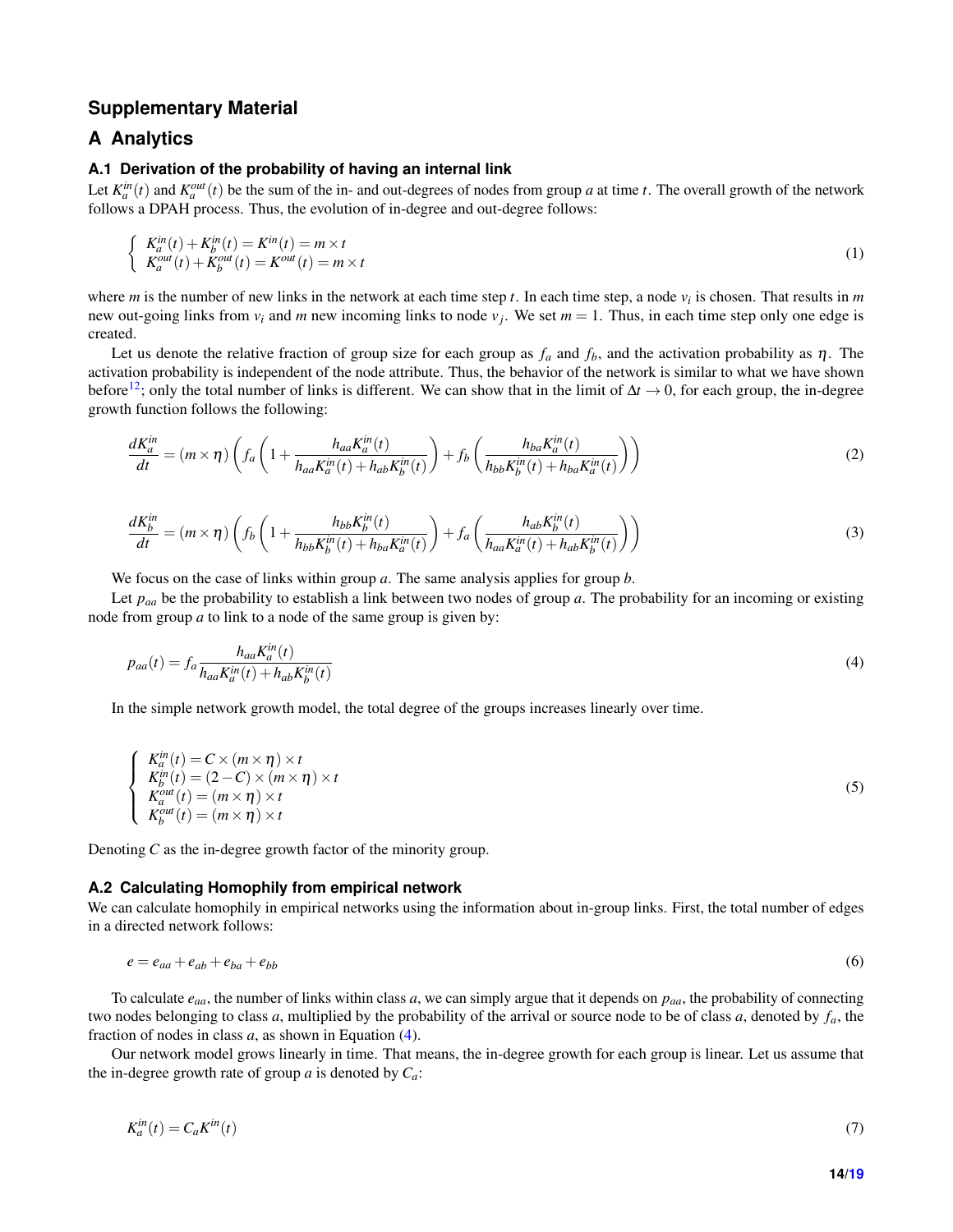Since the in-degree growth remains constant over time, we can calculate  $C_a$  in the empirical network by summing all in-degrees of the group

$$
C_a(empirical) = \frac{K_a^{in}}{K^{in}}
$$
\n(8)

Equation [\(4\)](#page-13-0) can be rewritten as

<span id="page-14-1"></span>
$$
p_{aa} = f_a \frac{h_{aa} C_a}{h_{aa} C_a + h_{ab} (1 - C_a)}\tag{9}
$$

In empirical networks, *paa* represents the probability of a directed edge from class *a* to class *a*. This probability is proportional to the number of edges from *a* to *a*, normalized by the total number of directed edges that start from *a*:

<span id="page-14-0"></span>
$$
p_{aa} = \frac{e_{aa}}{e_{aa} + e_{ab}}\tag{10}
$$

We can then calculate Equation [\(10\)](#page-14-0) in the empirical network. Finally we use maximum-likelihood estimate to find the best values for  $h_{aa}$  and  $h_{bb}$  in Equation [\(9\)](#page-14-1).

Note that in-degree growth rate *C* has an sub-linear relationship to the exponent of the in-degree distribution  $\sigma$  and the exponent of the in-degree growth  $\theta^{12}$  $\theta^{12}$  $\theta^{12}$ . Thus, another method to retrieve empirical homophily is to fist estimate the exponents of the in-degree distributions for minority and majorities ( $\sigma_a$  and  $\sigma_b$ ) and plug that into the equation.

$$
p_{aa} = \frac{f_a^2 h_{aa}(1 - \theta_b)}{f_a h_{aa}(1 - \theta_b) + f_b h_{ab}(1 - \theta_a)}
$$
(11)

$$
p_{bb} = \frac{f_b^2 h_{bb} (1 - \theta_a)}{f_b h_{bb} (1 - \theta_a) + f_a h_{ba} (1 - \theta_b)}
$$
(12)

where 
$$
\sigma_a = -(\frac{1}{\theta_a} + 1)
$$
 and  $\sigma_b = -(\frac{1}{\theta_b} + 1)$ .

#### **A.3 WTF produces higher inequality compared to PageRank**

In the main manuscript we see that WTF produces skewer rank distributions compared to PageRank. To understand this behavior, we need to first understand how the algorithms work. PageRank scores reflect the *global* importance of nodes in the network, and this global importance is mostly determined by in-degree<sup>[59](#page-8-12)</sup>. On the other hand, the WTF score of a node is the number of times the node appears in the top-10 recommendation across all nodes in the network. This top-10 is determined by the circle-of-trust of each node, similar to a Personalized PageRank. This means that this top-10 contains the most visited nodes by a random walker that always starts at the node who is getting the recommendation. Thus, that (local) top-10 will be highly influenced by in-degree too. However, since the WTF score counts the number of times a node appears as a recommendation, it is likely that the highest WTF scores refer to high degree nodes due to preferential attachment. Therefore, the high inequality produced by WTF can be explained by the fact that WTF combines a local random walk with a global count.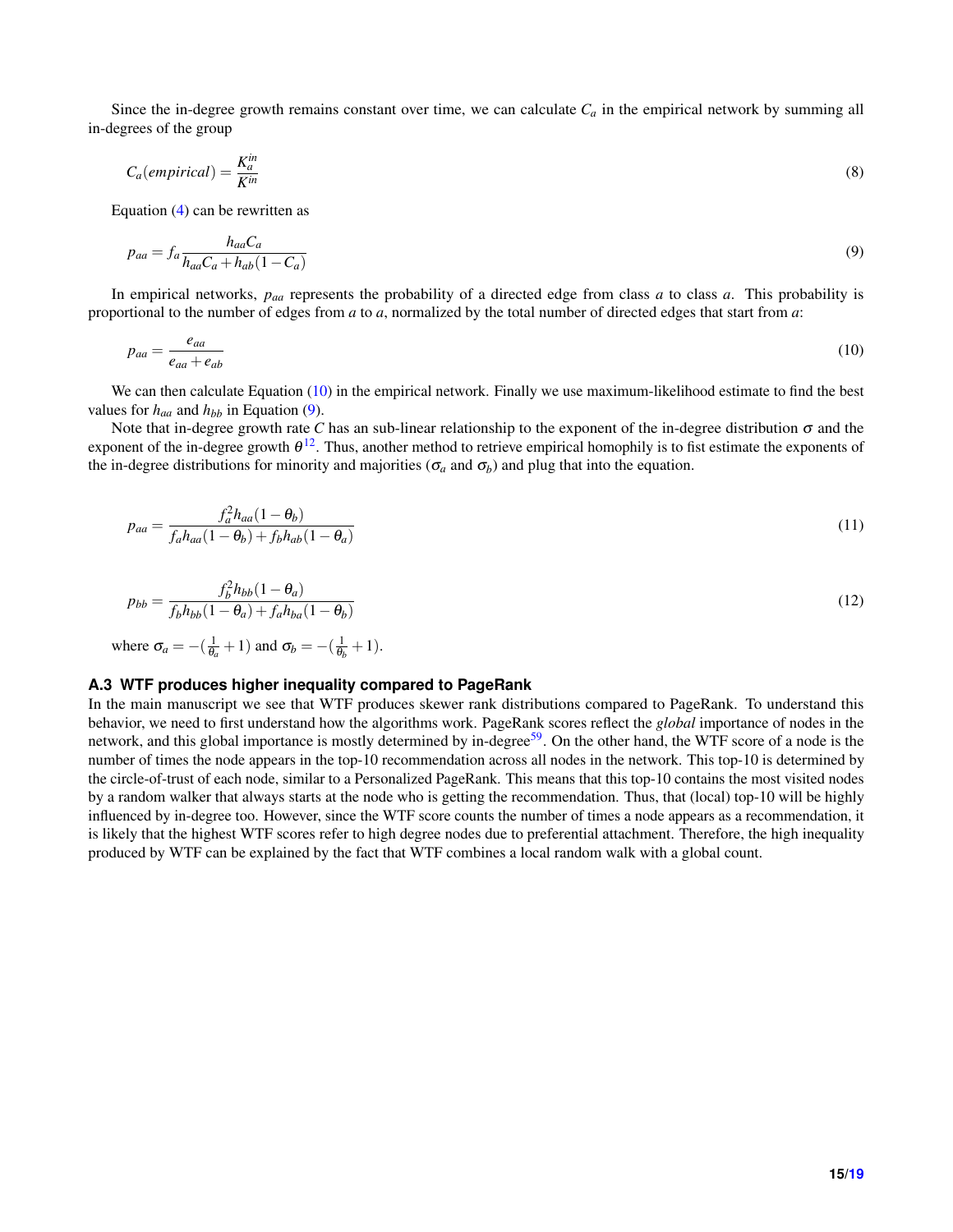## **B Additional Tables and Figures**

**Table S1.** 10-fold cross-validation for WTF: We use a Random Forest Regressor to assess model performance and feature importance.  $R^2$  values are averages (and standard deviations) across all networks. Features are ranked based on their mean importance (from left to right) and highlighted if their importance represents more than 50% of the total importance. Features with a mark (\*) are less important than random. Corr shows the disparity as the Spearman correlation between inequality and inequity scores (p-values  $\approx$  0).

| <b>Type</b> | <b>Outcome</b>              | Corr. | $R^2$                    | <b>Feature importance</b>                                                                                                                      |
|-------------|-----------------------------|-------|--------------------------|------------------------------------------------------------------------------------------------------------------------------------------------|
| Global      | gini<br>me                  | 0.29  | 0.35(0.03)<br>0.92(0.01) | $h_{MM}^* \rightarrow h_{mm}^* \rightarrow f_m^*$<br>$h_{MM} \rightarrow h_{mm} \rightarrow f_m$                                               |
| Local       | $gini_k$<br>me <sub>k</sub> | 0.06  | 0.86(0.00)               | $\bm{k}\rightarrow h_{MM}^*\rightarrow h_{mm}^*\rightarrow f_{m}^*$<br>0.85 (0.01) $h_{MM} \rightarrow h_{mm} \rightarrow k \rightarrow f_m^*$ |



Figure S1. The effects of homophily and fraction of minorities in the global disparity of WTF Columns represent the fraction of minorities in the network, x-axis indicates the homophily within minorities, and y-axis the homophily within majorities. Colors denote the region where the disparity lies in according to our interpretation (see Figure 8 in main article). As in the case of PageRank (cf. Figure 4 in main article), we see that, on average, there is never low global inequality. Also, depending on the level of homophily within groups, minorities on average can be under-represented (region I, red), or over-represented (region III, blue). Note that the fair case (region II, green) rarely occurs.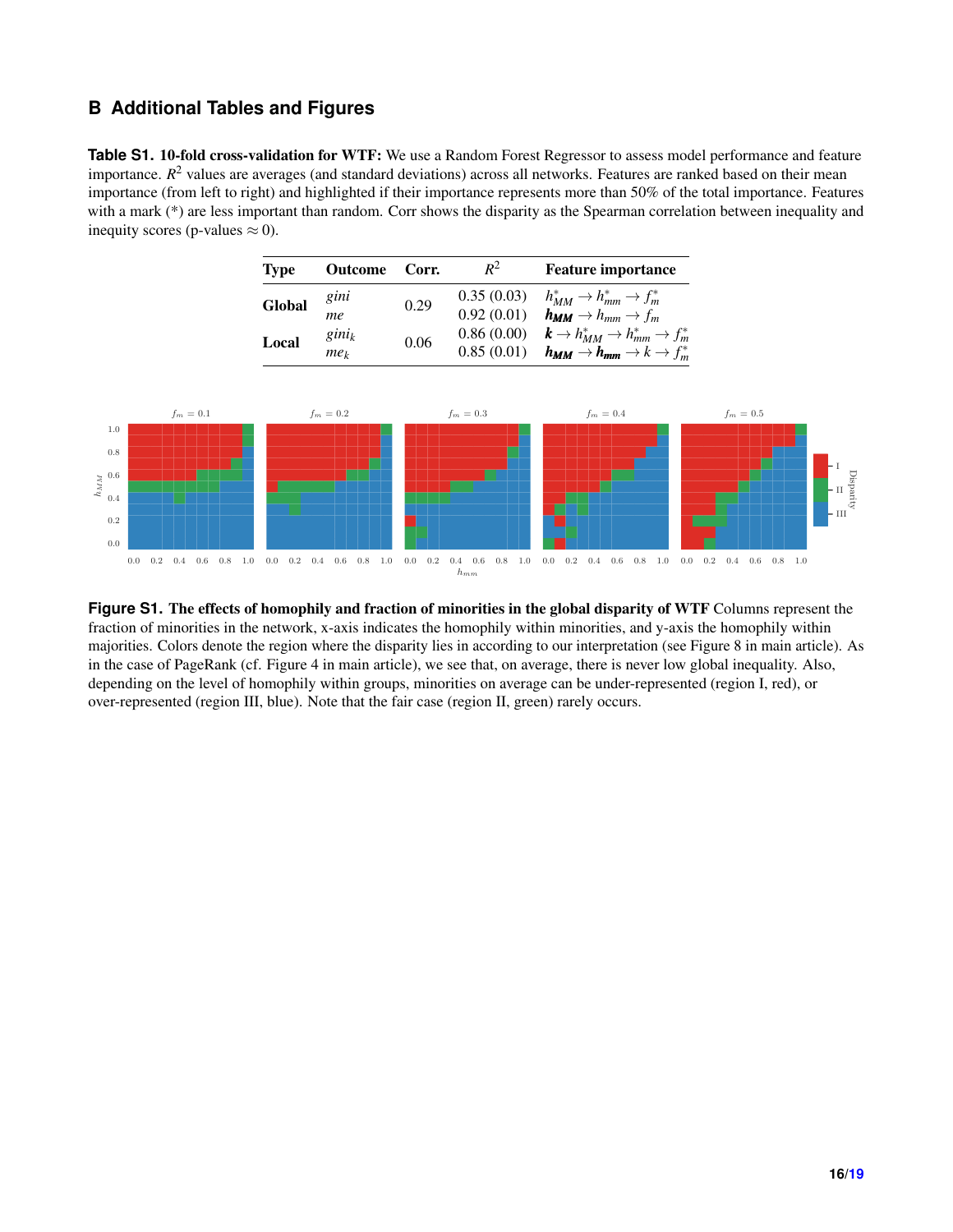

**Figure S2.** The effects of homophily and fraction of minorities in the local disparity of WTF. Columns represent the fraction of minorities (10%, 30% and 50%) and rows show homophily within minorities (from top to bottom: heterophilic, neutral and homophilic). The x-axis denotes the top-k% rank and the y-axis shows homophily within majorities. Colors refer to the regions of disparity (see Figure 8 in main article). As in the case of PageRank (cf. Figure 5 in main article), we see that the minority suffers most (red) when the majority is homophilic and the minority is either heterophilic or neutral. Also, inequity remains mostly consistent regardless of top-*k*%. In contrast to PageRank (up to top-5%), WTF manages to capture nodes with very similar ranking scores (roughly) up to the top-30% (i.e., Gini is low, regions VII, VIII, IX).



**Figure S3.** The effects of homophily and preferential attachment in the global disparity of WTF We generated directed networks using four different models of edge formation. DPA: only preferential attachment. DH: only homophily. DPAH: our proposed model that combines DPA and DH. Random: a baseline where nodes are connected randomly. Compared to PageRank (cf. Figure 2 in main article), all models generate higher inequality (y-axis), whereas inequity remains similar.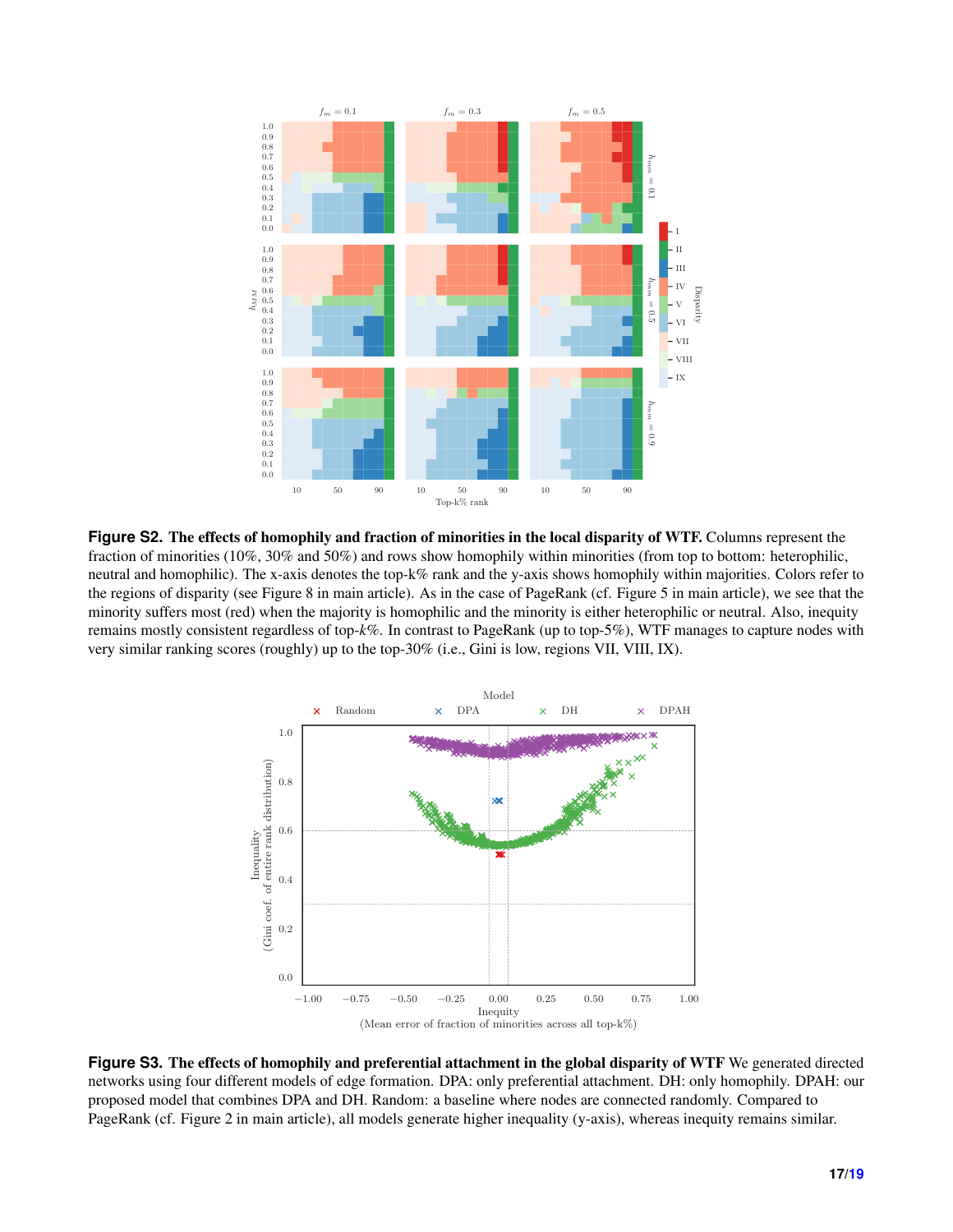

**Figure S4.** The effects of node activity in the global disparity of PageRank. We generate DPAH networks by varying *fm*,  $h_{MM}$ ,  $h_{mm}$ , and fixing edge density  $d = 0.0015$  and 10 epochs. Each color represents the activity of nodes as the out-degree exponents of the networks  $\gamma_M = \gamma_m \in \{1.5, 2.0, 2.5, 3.0, 3.5\}$ . We see that by reducing the out-degree exponent in the DPAH networks (from  $\gamma = 3.5$  to  $\gamma = 1.5$ ), we reduce inequality (vertical axis), and inequity remains stable.